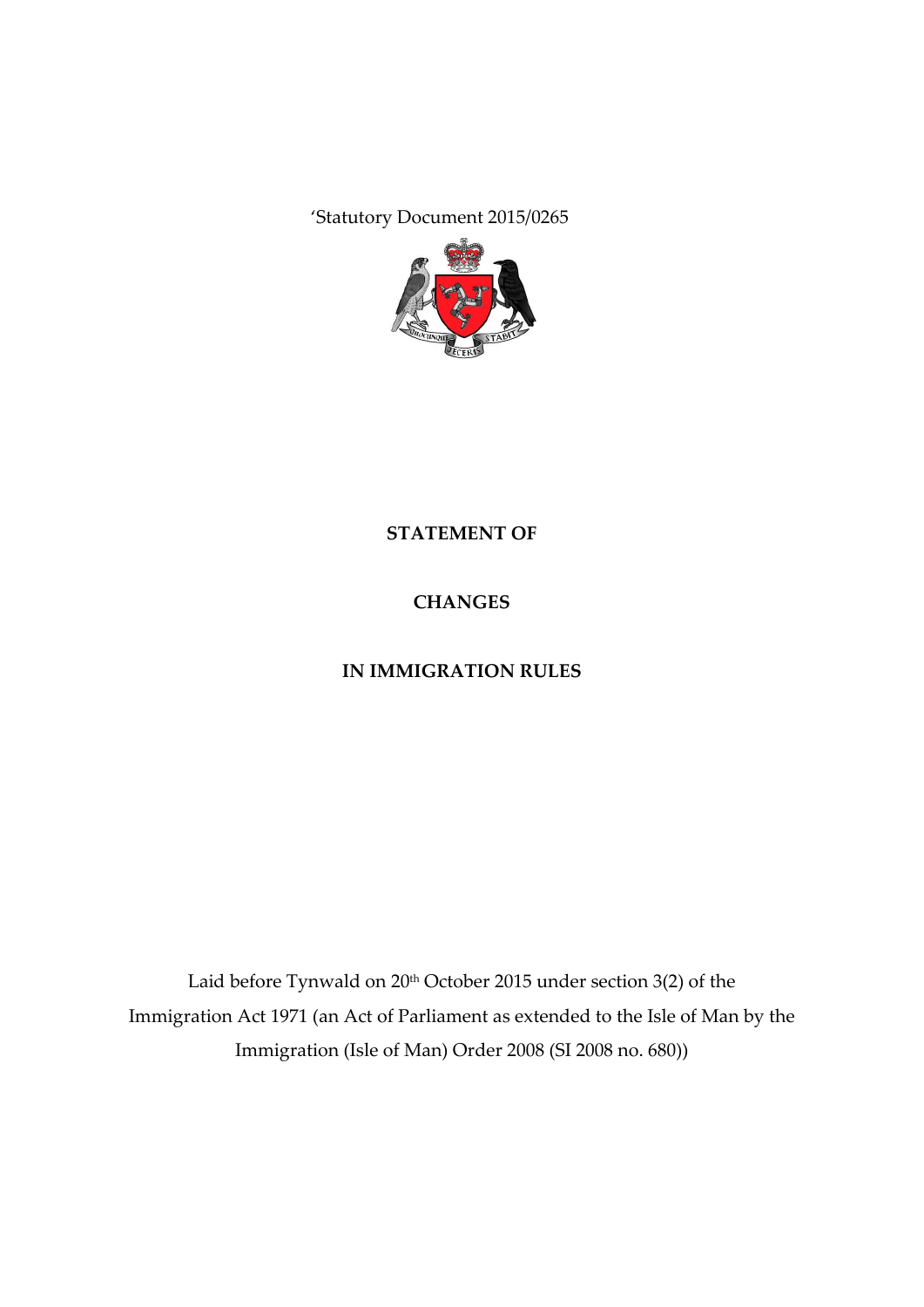### **STATEMENT OF CHANGES IN IMMIGRATION RULES**

The Council of Ministers has made the following changes to the Rules laid down by it as to the practice to be followed in the administration of the Immigration Act 1971<sup>1</sup> (of Parliament) as it has effect in the Isle of Man**<sup>2</sup>** for regulating entry into and the stay of persons in the Isle of Man and contained in the Statement laid before Tynwald on 17th May 2005<sup>3</sup>.

The changes in this Statement shall take effect on 17<sup>th</sup>August 2015. However, if an applicant has made an application for entry clearance or leave before the 17<sup>th</sup> August 2015 and the application has not been decided before that date, it will be decided in accordance with the rules in force on 16<sup>th</sup> August 2015.

- 1. In paragraph 6, in the definition of 'Overstayed' or 'Overstaying', delete the words after "Immigration Act 1971".
- 2. In paragraph 6, for the definition of **"present and settled"** substitute:

"**"present and settled"** or **"present and settled in the Isle of Man"** means that the person concerned is settled in the Isle of Man and, at the time that an application under these Rules is made, is physically present here or is coming here with or to join the applicant and intends to make the Isle of Man their home with the applicant if the application is successful.

For the purposes of an application as a fiancé(e) or proposed civil partner under paragraphs 289AA to 295 or Appendix FM, an EEA national who holds a document certifying permanent residence issued under the 2006 EEA Regulations is to be regarded as present and settled in the Isle of Man.".

3. In paragraph 6, for the definition of "adequate" and "adequately" substitute:

"**"adequate"** and **"adequately"** in relation to a maintenance and accommodation requirement shall mean that, after income tax, national insurance contributions and housing costs have been deducted, there must be available to the family the level of income that would be available to them if the family was in receipt of income support.".

4. In paragraph 6, at the end of the definition of **"must not be leading an independent life"** or **"is not leading an independent life"** insert:

<sup>-</sup> $<sup>1</sup>$  1971 c. 77</sup>

<sup>&</sup>lt;sup>2</sup> See the Immigration (Isle of Man) Order 2008 (S.I. 2008 No 680)

<sup>3</sup> S.D. 62/05 amended by S.D.692/05, S.D. 442/06, S.D. 547/06, S.D. 781/06, S.D. 871/06, S.D. 124/07, S.D. 303/07, S.D. 534/07, S.D. 02/08, S.D. 500/08, GC 32/09, GC 35/09, GC 14/10, GC 26/10, GC 02/11, SD 518/11, SD 40/12, SD 0288/12, SD 0625/12, SD 0657/12, SD250/13, SD 302/13, SD 345/13 ,SD 2014/0004, SD 2014/0082, SD 2014/241, 2014/314, 2014/324 and 2014/344.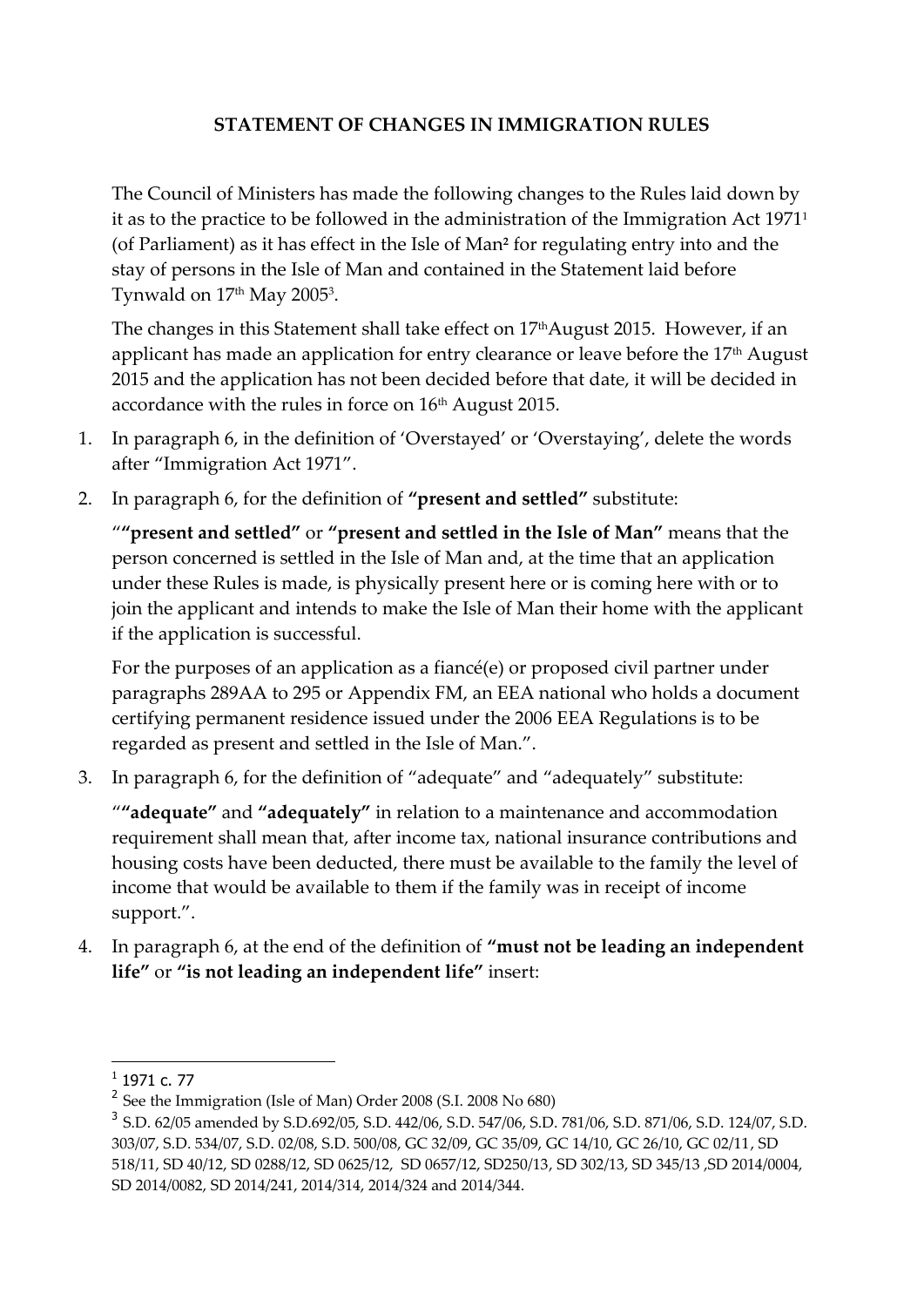"Where a relative other than a parent may act as the sponsor of the applicant, references in this definition to "parents" shall be read as applying to that other relative."

5. In paragraph 6, after the definition of "length of the period of engagement", insert:

"Under Part 6A and Appendix A of these Rules, a "**genuine vacancy**" is a vacancy which exists in practice (or would exist in practice were it not filled by the applicant) for a position which:

(a) requires the jobholder to undertake the specific duties and responsibilities, for the weekly hours and length of the period of engagement, described by the Sponsor in the Certificate of Sponsorship relating to the applicant; and

(b)does not include dissimilar and/or unequally skilled duties such that the Standard Occupational Classification (SOC) code used by the Sponsor as stated in the Certificate of Sponsorship relating to the applicant is inappropriate.".

- 6. In paragraph 34A, in sub-paragraph (iv) delete "biographical" and substitute "biometric".
- 7. Delete paragraph 34C and substitute:

"34C. Where an application or claim in connection with immigration for which an application form is specified does not comply with the requirements in paragraph 34A, and does not comply with the requirements of paragraph A34(iii), the following provisions apply:

> (a) Subject to sub-paragraph (b), the application will be invalid if it does not comply with the relevant requirements of 34A, as applicable, and will not be considered. Notice of invalidity will be given in writing and deemed to be received on the date it is given, except where it is sent by post, in which case it will be deemed to be received on the second day after it was posted excluding any day which is not a business day, unless the contrary is proved.

> (b) The decision maker may contact the applicant or their representative in writing and give the applicant a single opportunity to correct any omission or error which renders the application invalid. The amended application and/or any requested documents must be received at the address specified in the request within 10 business days of the date on which the request was sent".

8. In paragraph 34D, delete sub-paragraph (ii) and substitute:

"(ii) such dependants must be:

(a) the spouse, civil partner, unmarried or same-sex partner of the main applicant; and/or

(b) children of the main applicant aged under 18; and/or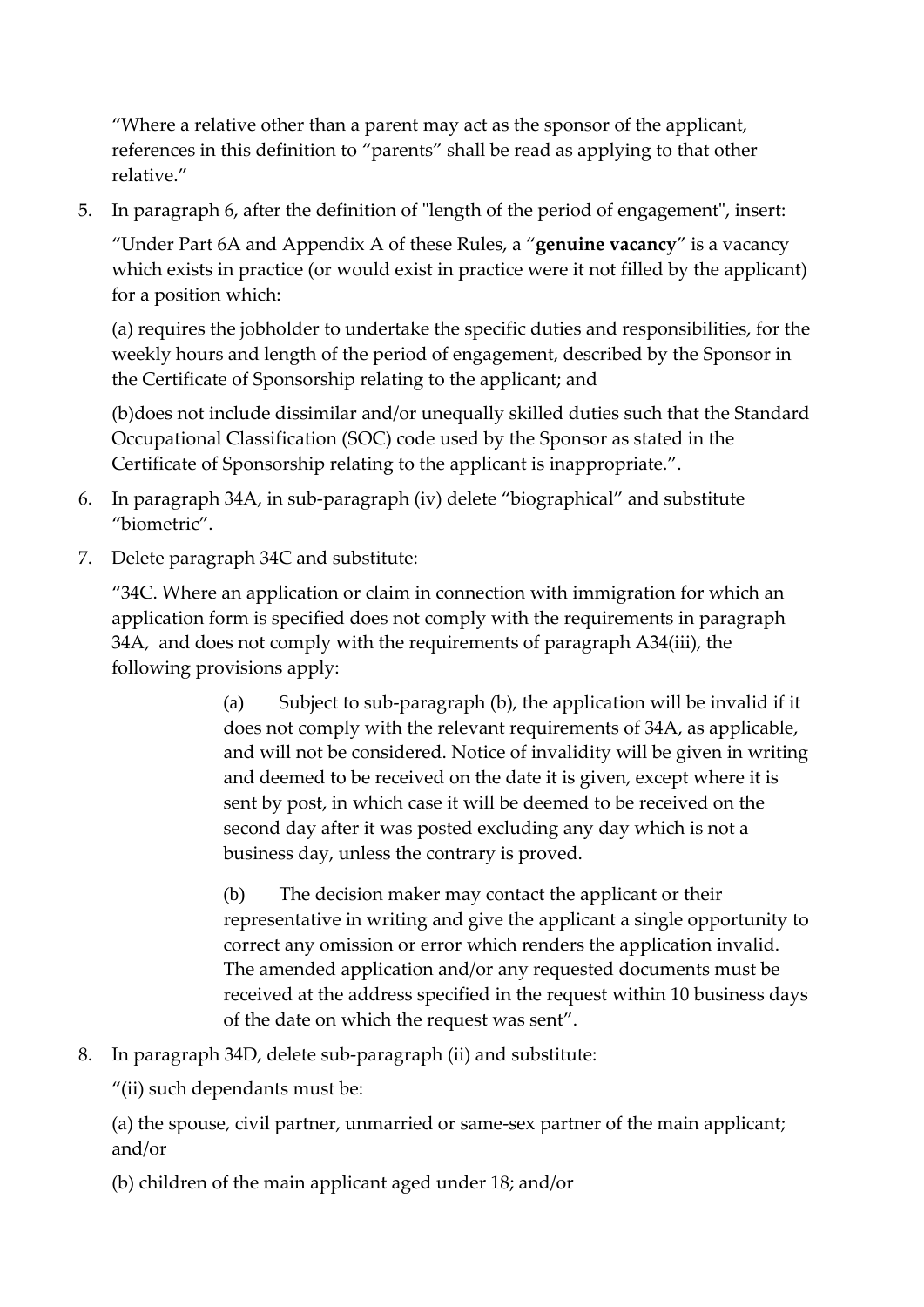(c) where permitted by the Rules for the immigration category under which the applicant wishes to apply, any dependants of the main applicant aged 18 or over".

9. After paragraph 39B, insert:

## **"Indefinite leave to enter or remain"**

39C (a) An applicant for indefinite leave to enter or remain must, unless the applicant provides a reasonable explanation, comply with any request made by the Lieutenant Governor to attend an interview.

(b) If the decision-maker has reasonable cause to doubt (on examination or interview or on any other basis) that any document submitted by an applicant for the purposes of satisfying the requirements of Appendix KoLL of these Rules was genuinely obtained, that document may be discounted for the purposes of the application.

(c) Where sub-paragraph (b) applies, the decision-maker may request the applicant to provide additional evidence of knowledge of the English language and/or knowledge about life in the UK and Islands (as set out in paragraphs 3.2(b)(ii) and 3.3 of Appendix KoLL) for the purposes of demonstrating sufficient knowledge of the English language requirement and sufficient knowledge about life in the UK and Islands in accordance with Appendix KoLL.

(d) A decision-maker will not request evidence under sub-paragraph (c) where the decision-maker does not anticipate that the supply of that evidence will lead to a grant of leave to enter or remain in the Isle of Man because the application may be refused for other reasons.".

10. In paragraphs 41(i) and 42 after " in case of a person accompanying an academic visitor", insert-

"(as their child, spouse or partner)".

11. After paragraph 46G(iii)(i) insert:

"46G (iii)(j) To share knowledge or experience relevant to, or advise on, an international project that is being led from the Isle of Man as an overseas scientist or researcher, provided the visitor remains paid and employed overseas and is not carrying out research in the Isle of Man;

46G (iii)(k) To advise an Isle of Man client on litigation and/or international transactions as an employee of an international law firm which has offices in the Isle of Man, provided the visitor remains paid and employed overseas.".

- 12. In paragraph 47(i) after "is" insert "genuinely".
- 13. Delete paragraph 52 and replace with the following:

"52. A person seeking leave to enter the Isle of Man as a visitor for private medical treatment may be admitted for a period not exceeding six months, or for a period not exceeding 11 months where paragraph 51(i)(b) applies, subject to a condition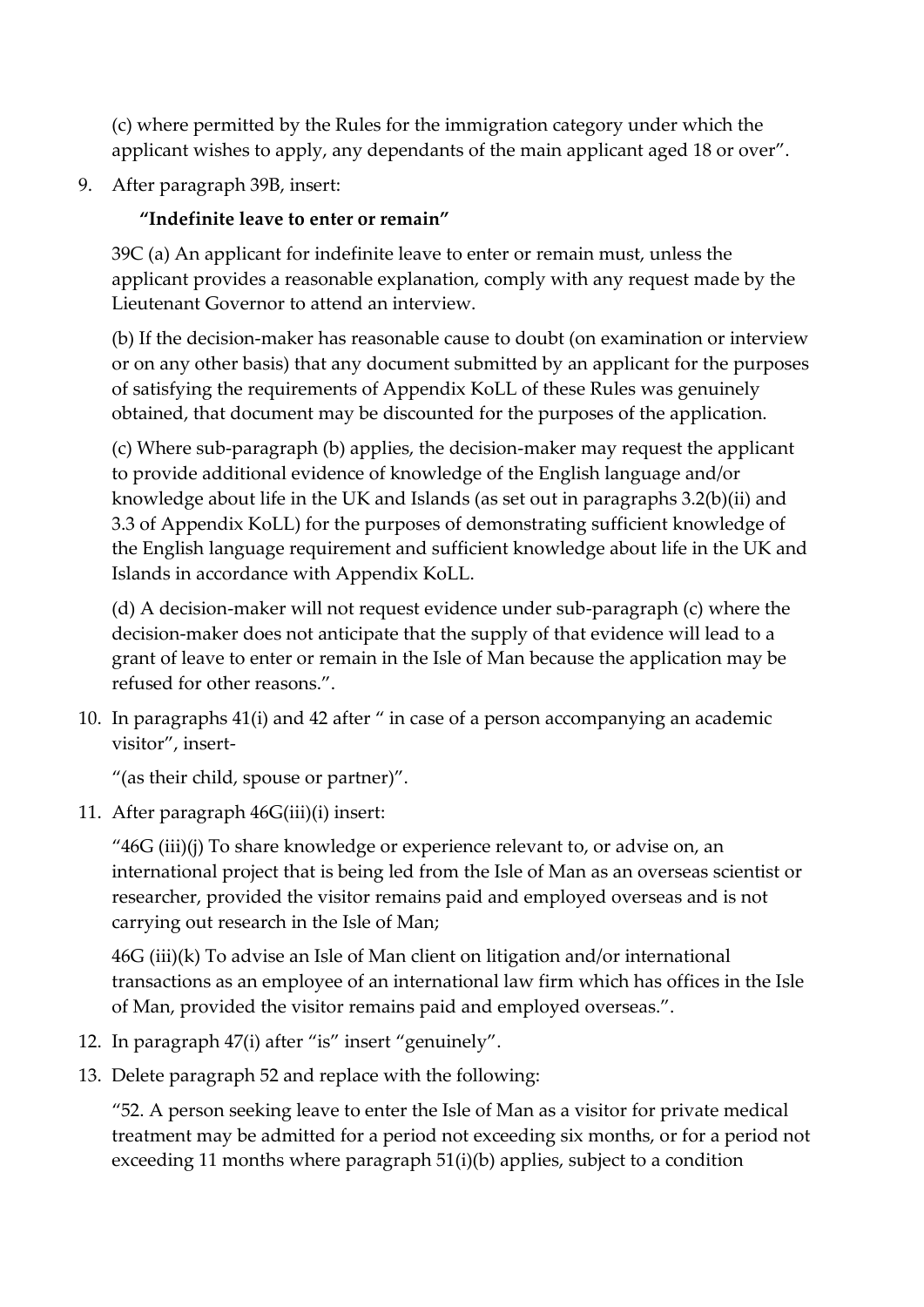prohibiting employment, study and recourse to public funds, provided the Immigration Officer is satisfied that each of the requirements of paragraph 51 is met.".

14. Delete paragraph 55 and replace with the following:

"55. An extension of stay to undergo or continue private medical treatment may be granted for a period not exceeding six months, with a prohibition on employment, study and recourse to public funds, provided the Lieutenant Governor is satisfied that each of the requirements of paragraph 54 is met.".

15. Delete paragraph 56D(iv) and replace with the following:

" $56D(iv)$  does not intend to enter into a sham marriage or sham civil partnership within the meaning of sections 24(5) and 24A(5) of the Immigration and Asylum Act 1999; and".

16. Insert a new paragraph  $56D(v)$  as follows:

" $56D(v)$  holds a valid Isle of Man entry clearance for entry in this capacity".

17. Delete the title "**Requirements for leave to enter the Isle of Man to take the PLAB Test**" before the start of paragraph 75 (A) and insert:

"**Requirements for leave to enter the Isle of Man to take the Professional and Linguistic Assessments Board (PLAB Test) or an Objective Structured Clinical Examination (OSCE).**".

- 18. In paragraph 75A, after "seeking leave to enter in order to take the PLAB Test", insert "or an OSCE".
- 19. In paragraph 75A, delete sub-paragraphs (i) to (iii) and insert:

"(i) is a graduate of a medical school and intends to take the PLAB Test, or is a graduate of an overseas nursing school and intends to take an OSCE, in the Isle of Man; and

(ii) can provide documentary evidence of a confirmed test date or of his eligibility to take the PLAB Test by way of a letter or email from the General Medical Council or a test admission card; or can provide evidence of a confirmed test date or of his eligibility to take an OSCE by way of a letter from the Nursing and Midwifery Council; and

(iii) meets the requirements of paragraph  $41(ii)$ -(viii) and  $(x)$ - $(xi)$  for entry as a visitor; and".

- 20. In the title before the start of paragraph 75B, after "**PLAB Test**", insert "**or an OSCE**".
- 21. In paragraph 75B, after "PLAB Test", insert "or an OSCE".
- 22. In the title before paragraph 75C, after "**PLAB Test**", insert "**or an OSCE**".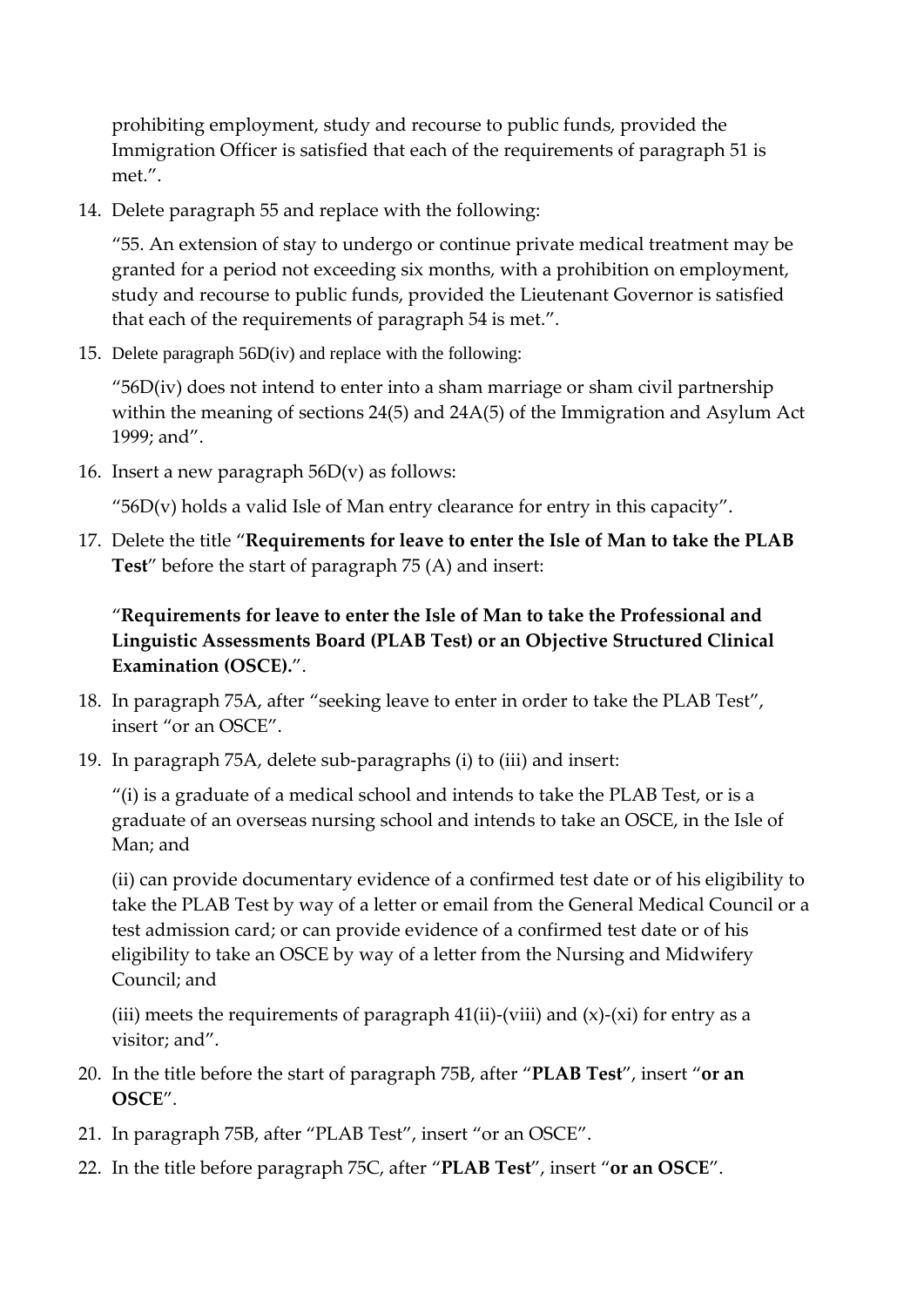- 23. In the title before paragraph 75C, after "**PLAB Test**", insert "**or an OSCE**".
- 24. In paragraph 159A(iv), after "whichever is the earlier", delete "; and" and substitute ", and does not intend to live for extended periods in the Isle of Man through frequent or successive visits; and".
- 25. In paragraph 245HB(m)(ii), delete "paragraph 245HC(e)(iii)" and substitute "paragraph 245HC(d)(iii)".
- 26. In paragraph 245HB(n)(i), delete "28 working days" and substitute "28 calendar days".
- 27. At the end of paragraph 245HC(d)(iii)(4), add "and Temporary Engagement as a Sports Broadcaster.".
- 28. In paragraph 245HD(q)(ii), delete "paragraph 245HE(g)(iii)" and substitute "paragraph 245HE(d)(iii)".
- 29. In paragraph 245HD(r)(i), delete "28 working days" and substitute "28 calendar days".
- 30. In paragraph 245HE(a)(iv), after "as a Tier 2 Migrant" insert "(other than as a Tier 2 (Intra-Company Transfer) Migrant)".
- 31. At the end of paragraph 245HE(d)(iii)(5), add "and Temporary Engagement as a Sports Broadcaster.".
- 32. In paragraph 276A for "276ADE" substitute "276ADE(1)".
- 33. For paragraph 276A0 substitute

"276A0. For the purposes of paragraph 276ADE(1) the requirement to make a valid application will not apply when the Article 8 claim is raised:

(i) not used

(ii) where a migrant is in immigration detention. A migrant in immigration detention or their representative must submit any application or claim raising Article 8 to a prison officer, a prisoner custody officer, a detainee custody officer or a member of Isle of Man Immigration staff at the migrant's place of detention; or (iii) in an appeal (subject to the consent of the Lieutenant Governor where applicable).".

- 34. In paragraph 276BE(1) for "276ADE" substitute "276ADE(1)".
- 35. In paragraph 276BE(1) for "276ADE(iv) and (v)" substitute "276ADE(1)(iv) and (v)"
- 36. After paragraph 276BE(1) insert: BE2 and 3

276 BE(2). Where an applicant does not meet the requirements in paragraph 276ADE(1) but the Lieutenant Governor grants leave to remain outside the rules on Article 8 grounds, the applicant will normally be granted leave for a period not exceeding 30 months and subject to a condition of no recourse to public funds unless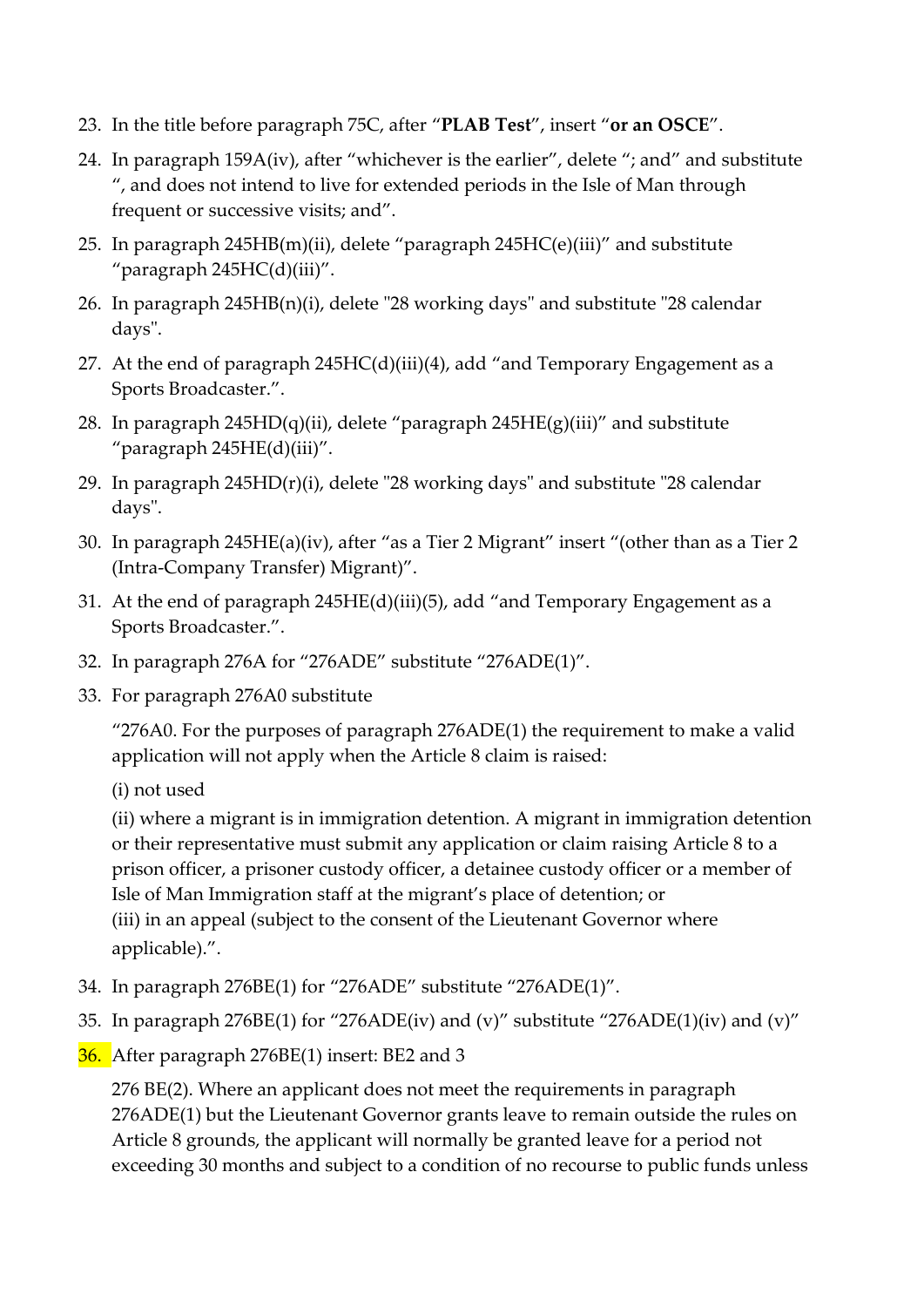the Lieutenant Governor considers that the person should not be subject to such a condition.

"276BE(3). Where an applicant has extant leave at the date of decision, the remaining period of that extant leave up to a maximum of 28 days will be added to the period of limited leave to remain granted under paragraph 276BE(1) or 276BE(2) (which may therefore exceed 30 months.)

- 37. "In paragraph 276CE for "276ADE" substitute "276ADE(1)".
- 38. In paragraph 276DE(b) for "276ADE" substitute "276ADE(1)".
- 39. In paragraph 276DE(b) for "276ADE(iv) and (v)" substitute "276ADE(1)(iv) and (v)".
- 40. In paragraph 276DE(b) for "276BE" substitute "276BE(1)".
- 41. In paragraph A277 for "paragraph A280" substitute "paragraphs A280 to A280B".
- 42. In paragraph A277A for "an application for indefinite leave to remain" substitute "an application for limited leave to remain or indefinite leave to remain".
- 43. In paragraph A277A(a) after "indefinite leave to remain" insert "(where the application is for indefinite leave to remain)".
- 44. In paragraph A277A(b) for "continues to meet the requirements for limited leave to remain on which the applicant's last grant of limited leave to remain under Part 8 was based," substitute "meets or continues to meet the requirements for limited leave to remain under Part 8 in force at the date of decision,".
- 45. In paragraph A277A(c) after "bereaved partner" insert "(where the application is for indefinite leave to remain as a bereaved partner)".
- 46. In paragraph A277B for "an application for indefinite leave to remain" substitute "an application for limited leave to remain or indefinite leave to remain".
- 47. In paragraph A277B for "the requirements of Part 8 for indefinite leave to remain or limited leave to remain:" substitute "the requirements for indefinite leave to remain (where the application is for indefinite leave to remain) or limited leave to remain under Part 8 in force at the date of decision:
- 48. "In paragraph A277B(c) for "indefinite leave to remain under those provisions" substitute "indefinite leave to remain under paragraph 276B".
- 49. In paragraph A277C for "A280" substitute "A280B".
- 50. In paragraph A277C for "paragraph 276ADE" substitute "paragraph 276ADE(1)"
- 51. After paragraph A280 insert:

"A280A. The sponsor of an applicant under Part 8 for limited or indefinite leave to remain as a spouse, civil partner, unmarried partner or same sex partner must be the same person as the sponsor of the applicant's last grant of leave in that category.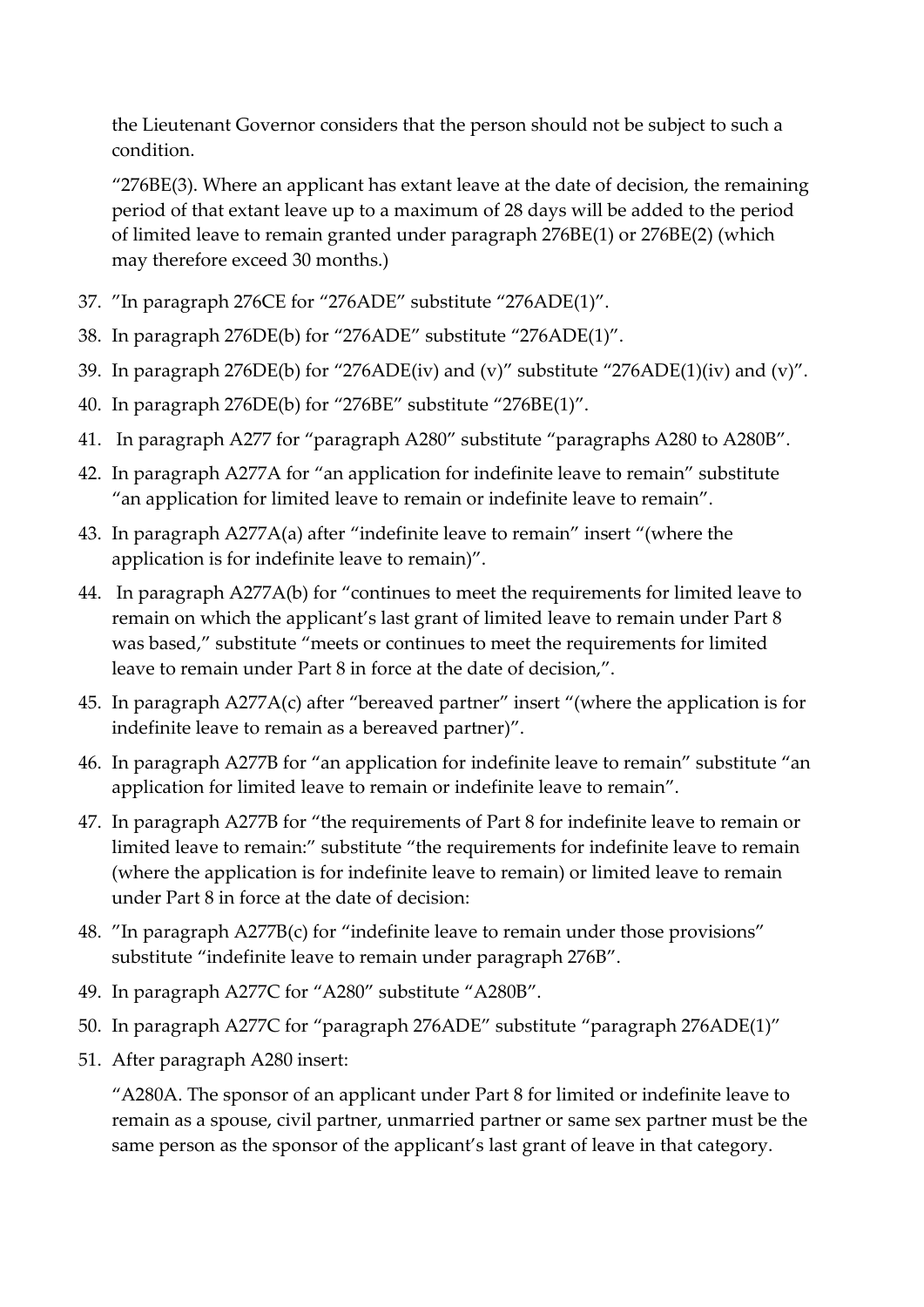A280B. An applicant aged 18 or over may not rely on paragraph A280 where, since their last grant of limited leave to enter or remain under Part 8, they have been granted or refused leave under Appendix FM, Appendix Armed Forces or paragraph 276BE to CE of these rules, or been granted limited leave to enter or remain in a category outside their original route to settlement.".

- 52. At the end of paragraph  $287(a)(i)(c)$  for "and" substitute "or".
- 53. In paragraph 289A:

(i) delete sub-paragraphs (i) to (iii) and substitute:

 $''(i)(a)$  the applicant was last admitted to the Isle of Man for a period not exceeding 27 months in accordance with sub-paragraph 282(a), 282(c), 295B(a) or 295B(c) of these Rules; or

(b) the applicant was last granted leave to remain as the spouse or civil partner or unmarried partner or same-sex partner of a person present and settled in the Isle of Man in accordance with paragraph 285 or 295E of these Rules, except where that leave extends leave originally granted to the applicant as the partner of a Relevant Points Based System Migrant; or

(c) the applicant was last granted leave to enable access to public funds pending an application under paragraph 289A and the preceding grant of leave was given in accordance with paragraph 282(a), 282(c), 285, 295B(a), 295B(c) or 295E of these Rules, except where that leave extends leave originally granted to the applicant as the partner of a Relevant Points Based System Migrant; and

(ii) the relationship with their spouse or civil partner or unmarried partner or samesex partner, as appropriate, was subsisting at the beginning of the last period of leave granted in accordance with paragraph 282(a), 282(c), 285, 295B(a), 295B(c) or 295E of these Rules; and";

- (ii) renumber sub-paragraph (iv) as sub-paragraph (iii); and
- (iii) delete sub-paragraph (iv).
- 54. In paragraph 319C(b)(iii), after "or is", delete,".
- 55. In paragraph 319C(b)(iii), after "further leave to remain" insert:

", or has been refused indefinite leave to remain solely because the applicant has not met the requirements of paragraph 319E(g),".

56. Delete paragraph 323AA(h)(vi) and substitute:

"(vi) Undertaking professional examinations before commencing work for the sponsor, where such examinations are a regulatory requirement of the job the migrant is being sponsored to do, and providing the migrant continues to be sponsored during that period.".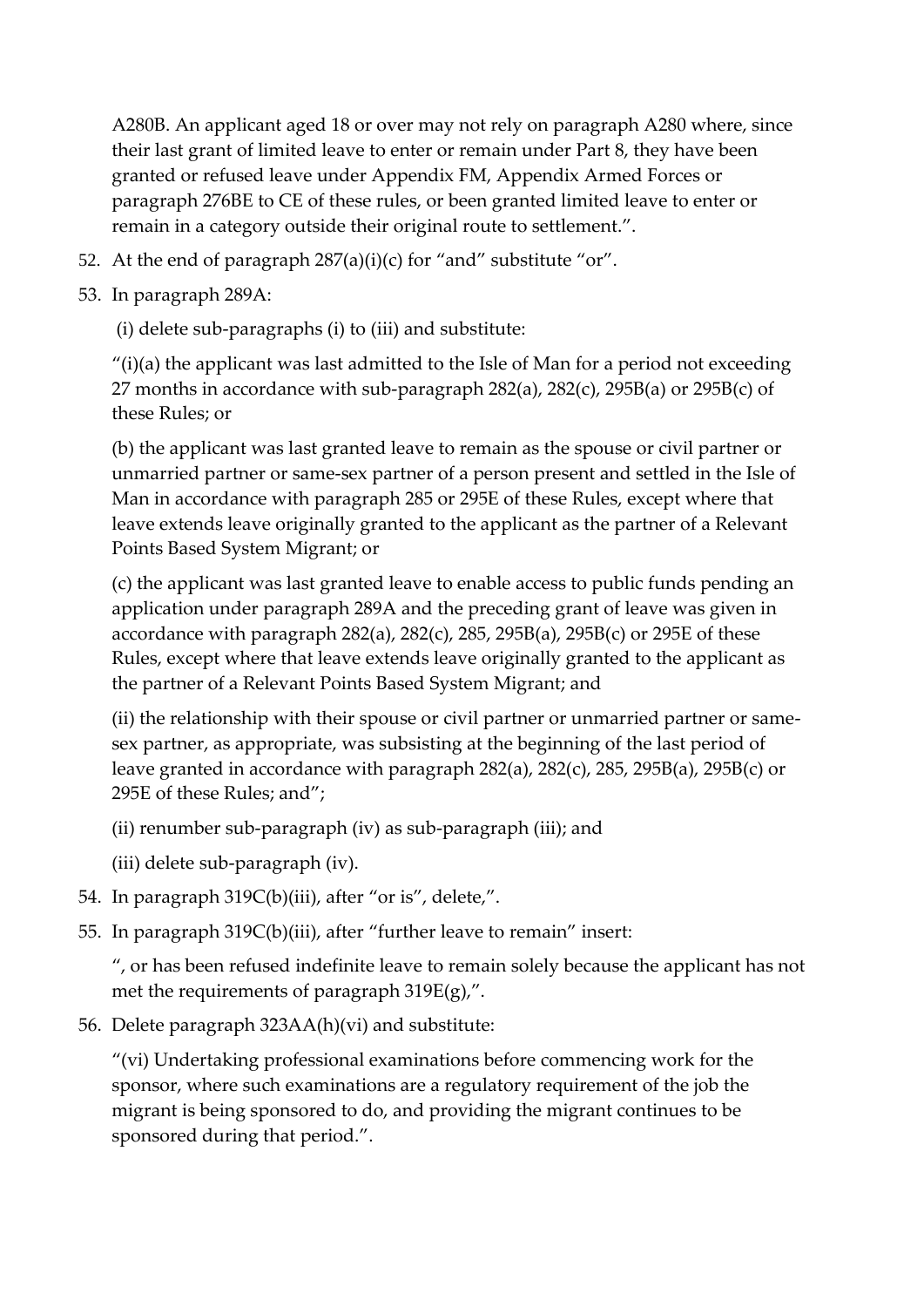- 57. In paragraph 365, delete "Section 5 of the Immigration Act 1971 gives the Lieutenant Governor power in certain circumstances to make a deportation order against the spouse, civil partner or child of a person against whom a deportation order has been made", and after "deportee", insert "under section 5 of the Immigration Act 1971".
- 58. In paragraph 366, after "deportee", insert "under section 5 of the Immigration Act 1971".
- 59. Delete paragraph 368.
- 60. In paragraph 381 after the second reference to "decision" delete "and of his right of appeal".
- 61. In paragraph 391(a), after "deportation order," insert "when, if an application for revocation is received, consideration will be given on a case by case basis to whether the deportation order should be maintained.".
- 62. Delete paragraph 395.
- 63. For paragraph 400 substitute:

"400. Where a person claims that their removal under paragraphs 8 to 10 of Schedule 2 to the Immigration Act 1971, section 10 of the Immigration and Asylum Act 1999 or section 47 of the Immigration, Asylum and Nationality Act 2006 would be contrary to the Isle of Man's obligations under Article 8 of the Human Rights Convention, the Lieutenant Governor may require an application under paragraph 276ADE(1) (private life) or under paragraphs RLTRP.1.1.(a), (b) and (d), R-LTRPT.1.1.(a), (b) and (d) and EX.1. of Appendix FM (family life as a partner or parent) of these rules. Where an application is not required, in assessing that claim the Lieutenant Governor or an immigration officer will, subject to paragraph 353, consider that claim against the requirements to be met (except the requirement to make a valid application) under paragraph 276ADE(1) (private life) or paragraphs RLTRP.1.1.(a), (b) and (d),  $R-LTRPT.1.1(a)$ , (b) and (d) and EX.1. of Appendix FM (family life as a partner or parent) of these rules as appropriate and if appropriate the removal decision will be cancelled.".

- 64. In sub-paragraph 1(d) of Appendix 1 (Visa requirements for the Isle of Man) replace "Persons who hold non-national documents" with "Persons travelling on any document other than a national passport, regardless of whether the document is issued by, or evidences nationality of, a state not listed in paragraph (a), except where that document has been issued by the Isle of Man".
- 65. In Appendix A in paragraph 19(k)(i), delete "28 working days" and substitute "28 calendar days".
- 66. .In Appendix A, delete the last row of Table 4 and substitute:

| The money is disposable in the Isle of Man            | 25 |
|-------------------------------------------------------|----|
| If the applicant is applying for leave to remain, the |    |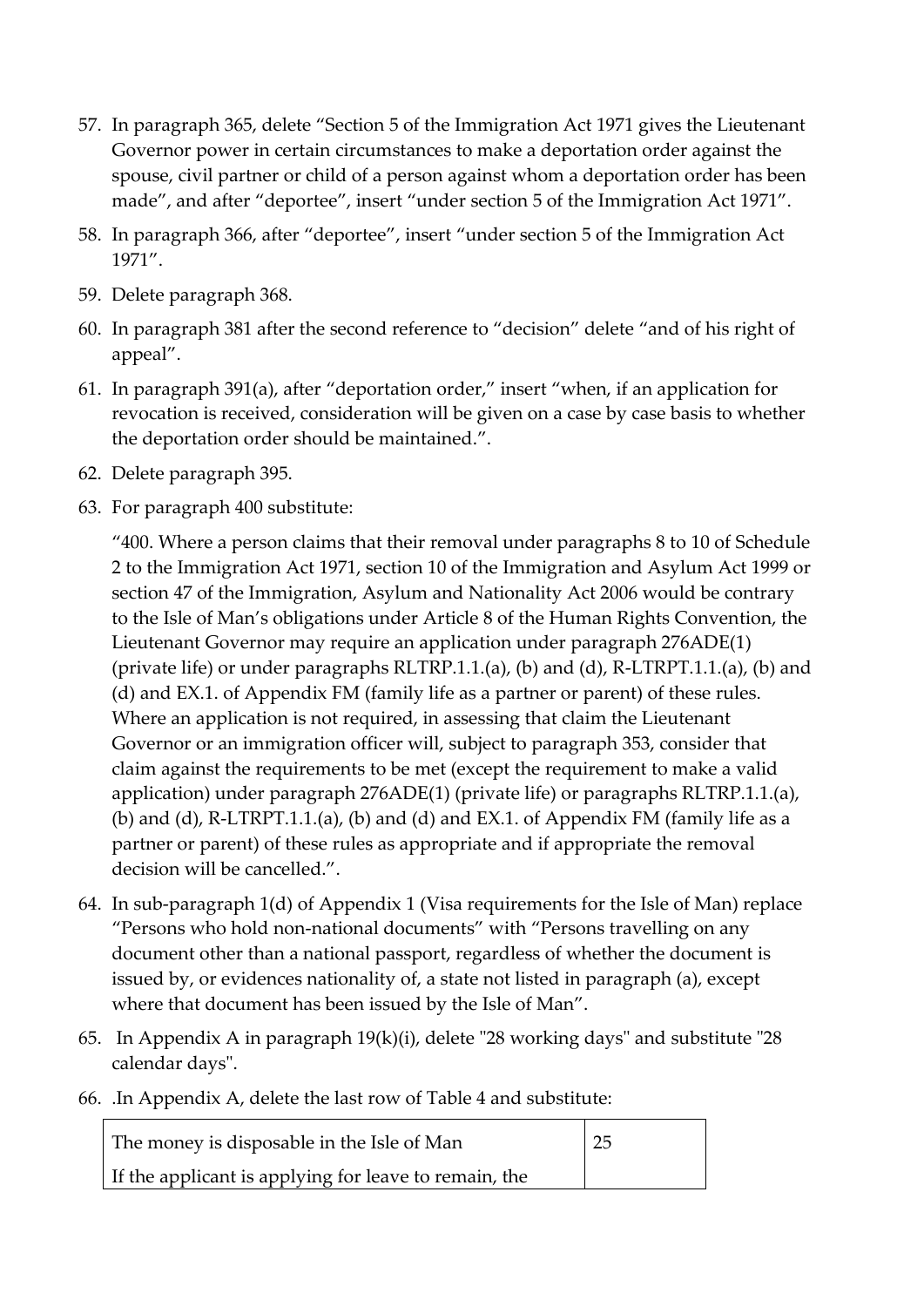money must be held in the Isle of Man.

- 67. In Appendix A, in paragraph 41(a), after "assets", insert "and, where multiple documents are provided, they must show the total amount required is available on the same date".
- 68. In Appendix A, in paragraph 41-SD(c)(ii)(4), after "or both names for an entrepreneurial team" insert "or where it is a joint account with the applicant's spouse, civil partner or partner as set out in paragraph 53 below".
- 69. In Appendix A, after paragraph 41-SD(d)(i)(8), insert:

"(9) if the third party is another business in which the applicant is self-employed or a director, evidence of the applicant's status within that business and that the applicant is the sole controller of that business's finances, or, where the applicant is not the sole controller, the letter must be signed by another authorised official of that business who is not the applicant, and".

- 70. In Appendix A, after new paragraph 41-SD(d)(i)(9), renumber existing subparagraph (9) as (10).
- 71. In Appendix A, in paragraph 41-SD(e)(vii)(1), delete "a Isle of Man-regulated financial institution, on the institution's headed paper," and substitute "the Isle of Man bank in question, on its headed paper,".
- 72. In Appendix A, in paragraph 41-SD(e)(vii)(2), delete "an Isle of Man-regulated financial institution, on the institution's headed paper," and substitute "the Isle of Man bank in question, on its headed paper,".
- 73. In Appendix A, delete paragraph 45 and substitute:

"45. If the applicant has invested the money referred to in Table 4 in the Isle of Man before the date of the application, points will be awarded for funds available as if the applicant had not yet invested the funds, providing:

(a) the investment was made no more than 12 months (or 24 months if the applicant was last granted leave as a Tier 1 (Graduate Entrepreneur) Migrant) before the date of the application; and

(b) all of the specified documents required in paragraphs 46-SD(a) to (g) are provided to show:

(i) the amount of money invested; and

(ii) that the applicant has established a business in the Isle of Man, in which the money was invested.".

74. In Appendix A, insert new first row in Table 6:

1 The applicant has invested, or had invested on his behalf, not less than £200,000 (or £50,000 if, in his last grant of leave, he was awarded points for funds of £50,000) in cash directly into one or more 20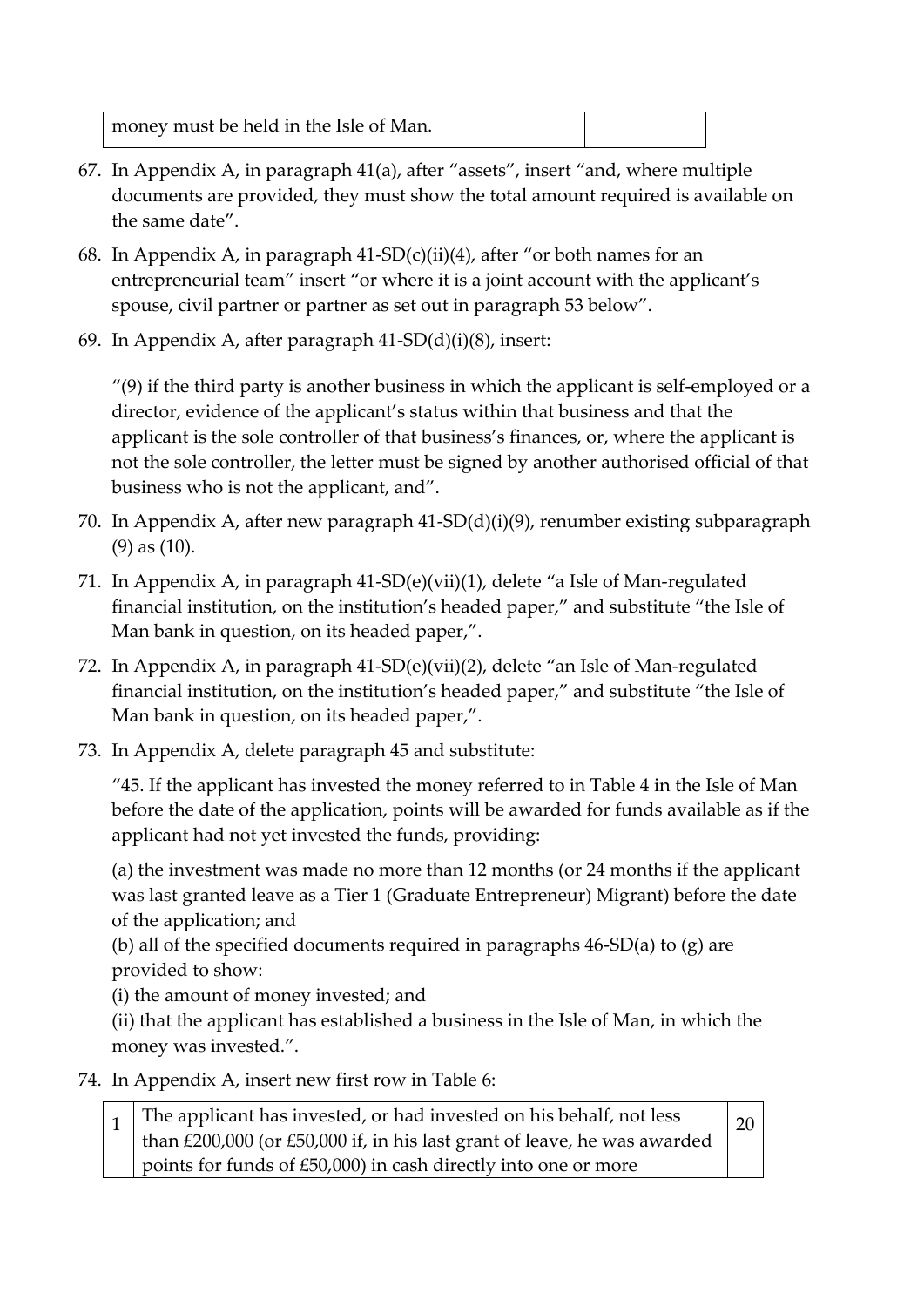businesses in the Isle of Man.

The applicant will not need to provide evidence of this investment if he was awarded points for it, as set out in Table 5, in his previous grant of entry clearance or leave to remain as a Tier 1 (Entrepreneur) Migrant.

- 75. In Appendix A, renumber subsequent rows 1 to 3 of Table 6 as 2 to 4 respectively.
- 76. In Appendix A, in row 3 (formerly row 2) of Table 6, delete "at least 12 months of the period for which the previous leave was granted" and substitute "for at least 12 months during that last grant of leave".
- 77. In Appendix A, in row 4 (formerly row 3) of Table 6, in sub-paragraph (a), delete "row 2 above" and substitute "row 3 above".
- 78. In Appendix A, delete paragraphs 47 and 48 and substitute:

"47. For the purposes of Tables 4, 5 and 6, "investment and business activity" does not include investment in any residential accommodation, property development or property management, and must not be in the form of a director's loan unless it is unsecured and subordinated in favour of the business. "Property development or property management" in this context means any development of property owned by the applicant or his business to increase the value of the property with a view to earning a return either through rent or a future sale or both, or management of property (whether or not it is owned by the applicant or his business) for the purposes of renting it out or resale.

48. Points will only be awarded in respect of an Isle of Man business or businesses. (a) A business will be considered to be an Isle of Man business if:

(i) it is trading within the Isle of Man economy, and

(ii) it has a registered office in the Isle of Man, except where the applicant is registered with Isle of Man Treasury as self-employed and does not have a business office, and

- (iii) it has an Isle of Man bank account, and
- (iv) it is subject to Isle of Man taxation

(b) Multinational companies that are registered as Isle of Man companies with either a registered office or head office in the Isle of Man are considered to be Isle of Man businesses for the purposes of Tables 4, 5 and 6.

(c) Subject to (d) below, a business will only be considered to be a "new" business for the purposes of Tables 5 and 6 if it was established no earlier than 12 months before the start of a period throughout which the applicant has had continuous leave as a Tier 1 (Entrepreneur) Migrant, and which includes the applicant's last grant of leave.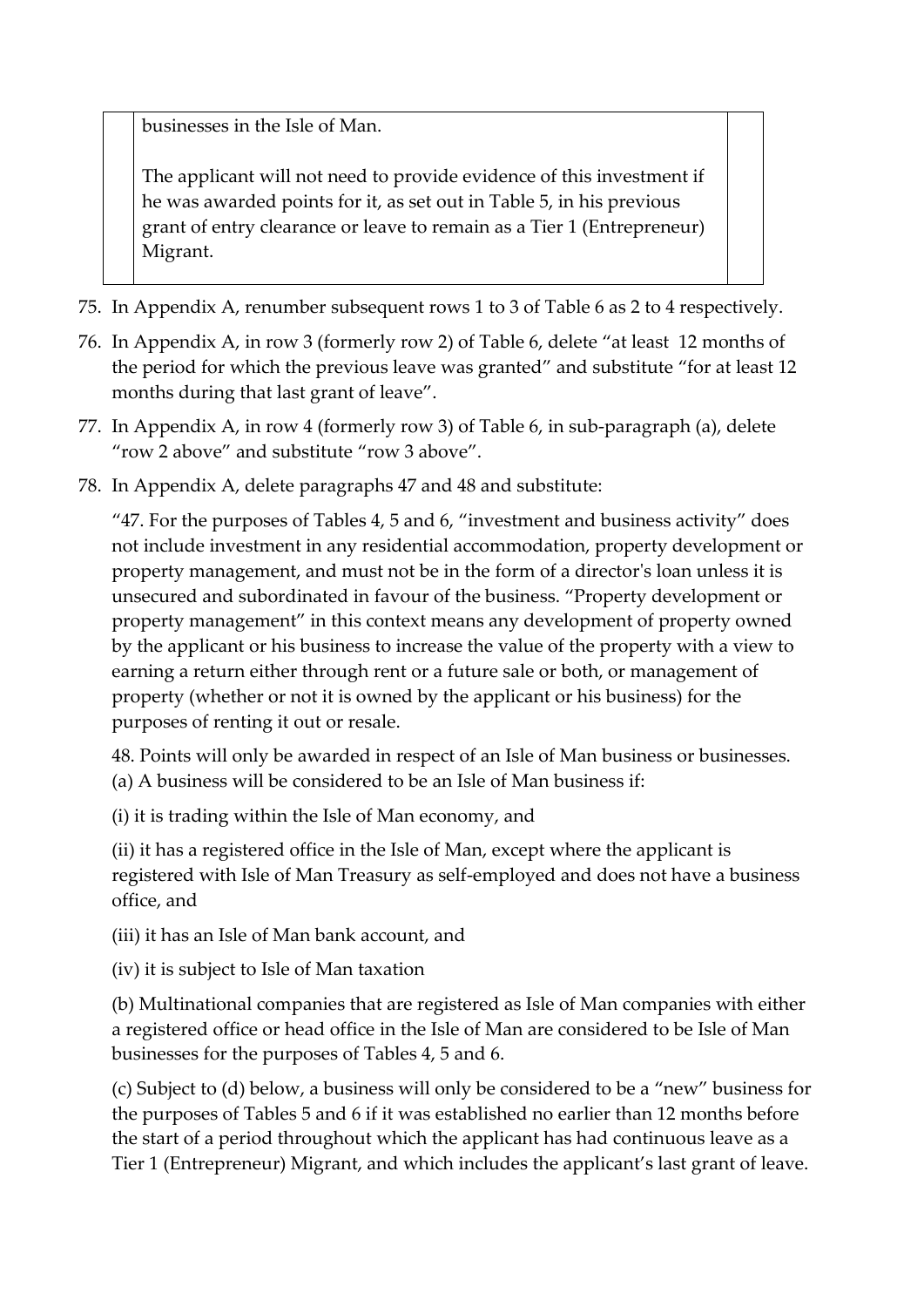(For these purposes continuous leave will not be considered to have been broken if any of the circumstances set out in paragraphs 245AAA(a)(i) to (iii) of these Rules apply.)

(d) If the applicant held entry clearance or leave to remain as a Tier 1 (Graduate Entrepreneur) Migrant no more than 28 days before the application which led to the start of the period of continuous leave as a Tier 1 (Entrepreneur) Migrant referred to in (c) above, a business will only be considered to be a "new" business for the purposes of Tables 5 and 6 if it was established no earlier than 24 months before the start of the period in (c).".

- 79. In Appendix A, in paragraph 66, delete "for leave to remain" and substitute "for entry clearance or leave to remain".
- 80. In Appendix A, in paragraph 70(c)(xiii), delete "if the applicant was last granted leave" and substitute "if the applicant is applying for leave to remain and was last granted leave".
- 81. In Appendix A, after paragraph 74F, insert new paragraphs:

"74G.No points will be awarded for a Certificate of Sponsorship if the job that the Certificate of Sponsorship Checking Service entry records that the applicant is being sponsored to do amounts to:

(a) the hire of the applicant to a third party who is not the sponsor to fill a position with that party, whether temporary or permanent, or

(b) contract work to undertake an ongoing routine role or to provide an ongoing routine service for a third party who is not the sponsor, regardless of the nature or length of any arrangement between the sponsor and the third party.

74H. No points will be awarded for a Certificate of Sponsorship if the Entry Clearance Officer or the Lieutenant Governor has reasonable grounds to believe, notwithstanding that the applicant has provided the evidence required under the relevant provisions of Appendix A, that:

(a) the job as recorded by the Certificate of Sponsorship Checking Service is not a genuine vacancy, if the applicant is applying as a Tier 2 (Intra-Company Transfer) Migrant in either of the Short Term Staff or Long Term Staff subcategories, or

(b) the applicant is not appropriately qualified to do the job in question.

74I. to support the assessment in paragraph 74H, the Entry Clearance Officer or the Lieutenant Governor may request additional information and evidence from the applicant or the Sponsor, and refuse the application if the information or evidence is not provided. Any requested documents must be received by the Entry Clearance Officer or the Lieutenant Governor at the address specified in the request within 28 calendar days of the date the request is sent.".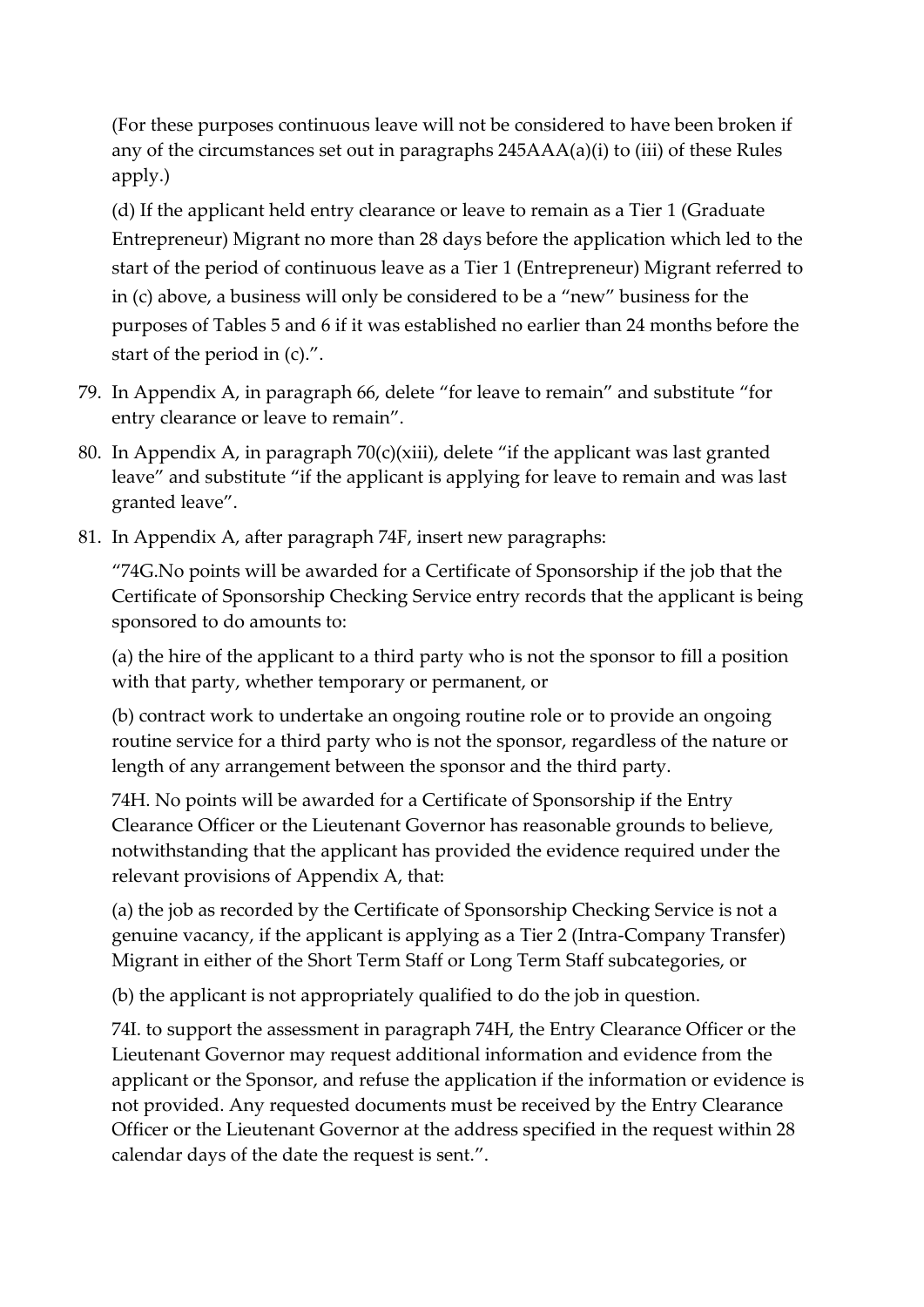82. In Appendix A, after paragraph 77E, insert new paragraphs:

77F. An applicant cannot score points for a Certificate of Sponsorship from Table 11A if the job that the Certificate of Sponsorship Checking Service entry records that he is being sponsored to do is as a sports person or a Minister of Religion.

77G. No points will be awarded for a Certificate of Sponsorship if the job that the Certificate of Sponsorship Checking Service entry records that the applicant is being sponsored to do amounts to:

(a) the hire of the applicant to a third party who is not the sponsor to fill a position with that party, whether temporary or permanent, or

(b) contract work to undertake an ongoing routine role or to provide an ongoing routine service for a third party who is not the sponsor, regardless of the nature or length of any arrangement between the sponsor and the third party.

77H. No points will be awarded for a Certificate of Sponsorship if the Entry Clearance Officer or the Lieutenant Governor has reasonable grounds to believe, notwithstanding that the applicant has provided the evidence required under the relevant provisions of Appendix A, that:

(a) the job as recorded by the Certificate of Sponsorship Checking Service is not a genuine vacancy,

(b) the applicant is not appropriately qualified or registered to do the job in question (or will not be, by the time they begin the job), or

(c) the stated requirements of the job as recorded by the Certificate of Sponsorship Checking Service and in any advertisements for the job are inappropriate for the job on offer and / or have been tailored to exclude resident workers from being recruited.

77I. To support the assessment in paragraph 77H(b), if the applicant is not yet appropriately qualified or registered to do the job in question, he must provide evidence with his application showing that he can reasonably be expected to obtain the appropriate qualifications or registrations by the time he begins the job, for example, a letter from the relevant body providing written confirmation that the applicant has registered to sit the relevant examinations.

77J. To support the assessment in paragraph 77H(a)-(c), the Entry Clearance Officer or the Lieutenant Governor may request additional information and evidence from the applicant or the Sponsor, and refuse the application if the information or evidence is not provided. Any requested documents must be received by the Entry Clearance Officer or the Lieutenant Governor at the address specified in the request within 28 calendar days of the date the request is sent.".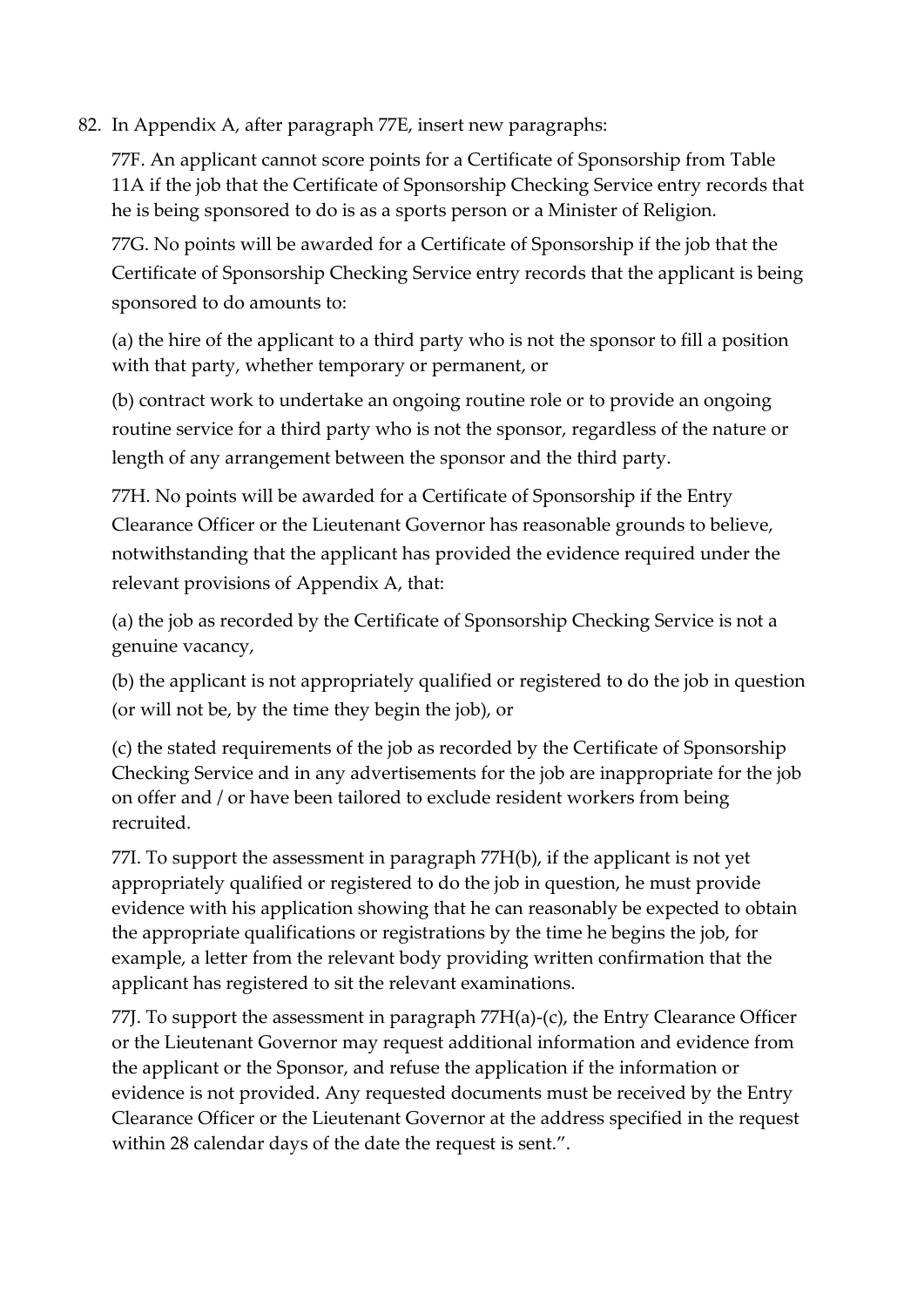- 83. In Appendix A, in the seventh row of Table 11B, delete "1 October 2014" and or have last been granted,".
- 84. In Appendix A, in paragraph 78D(b), after "the applicant must have" insert ", or have last been granted,".
- 85. In Appendix A, delete paragraph 79A and substitute:

"79A. No points will be awarded if the salary referred to in paragraph 79 above is less than £20,500 per year, unless:

- (a) the applicant:
- (i) is applying for leave to remain, and
- (ii) previously had leave as:
- (1) a Qualifying Work Permit Holder,

(2) a Representative of an Overseas Newspaper, News Agency or Broadcasting Organisation,

(3) a Member of the operational Ground Staff of an Overseas-owned Airline,

- (4) a Jewish Agency Employee, or
- (5) a Tier 2 (General) Migrant under the Rules in place before 6 April 2011; and

(iii) has not been granted entry clearance in this or any other route since that grant of leave; or

(b) the Certificate of Sponsorship checking service entry records that the applicant:

(i) obtained a Nursing and Midwifery Council permission before 30 March 2015 to undertake the Overseas Nursing Programme or the Adaptation to Midwifery Programme;

(ii) is being sponsored as a nurse or midwife in a supervised practice placement approved by the Nursing and Midwifery Council;

(iii) will continue to be sponsored as a registered nurse or midwife by the Sponsor after achieving Nursing and Midwifery Council registration;, and

(iv) will be paid at least £20,500 per year once that registration is achieved, and the applicant provides evidence of the above, if requested to do so.".

- 86. In Appendix B, delete paragraph 1 and substitute:
- 87. "1. An applicant applying as a Tier 1 Migrant or Tier 2 Migrant must have 10 points for English language, unless applying for entry clearance or leave to remain:
	- (i) Not used
	- (ii) as a Tier 1 (Investor) Migrant, or
	- (iii) as a Tier 2 (Intra-Company Transfer) Migrant."
- 88. In Appendix B, in Table 1, delete row D.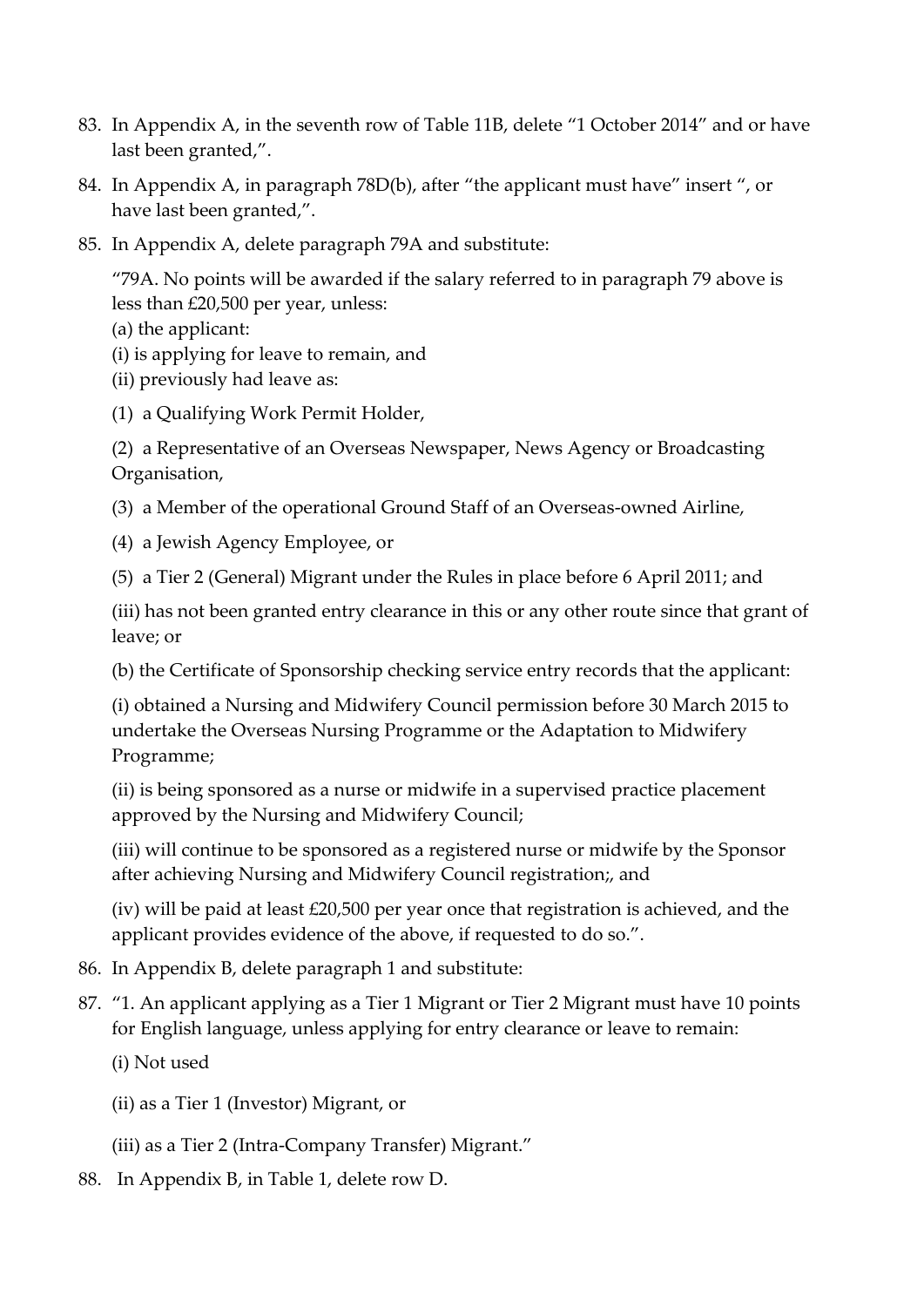89. In Appendix B, delete paragraph 13 and substitute:

"13. Subject to paragraph 15 below, where the application falls under rows B to C or rows F to H of Table 1 above, 10 points will be awarded for meeting the requirement in a previous grant of leave if the applicant has ever been granted leave:

- (a) as a Tier 1 (Graduate Entrepreneur) Migrant,
- (b) as a Tier 2 (General) Migrant under the Rules in place on or after 6 April 2011, or

(c) as a Tier 4 (General) student, and the Confirmation of Acceptance for Studies used to support that application was assigned on or after 21 April 2011,

provided that when he was granted that leave he obtained points for having knowledge of English equivalent to level B1 of the Council of Europe's Common European Framework for Language Learning or above."

90. In Appendix FM for paragraph GEN.1.8. insert:

GEN 1.9 Not used GEN 1.10 Not used

GEN.1.11. Where entry clearance or leave to enter or remain is granted under this Appendix, or where an applicant does not meet the requirements of this Appendix as a partner or parent but the decision-maker grants entry clearance or leave to enter or remain outside the rules on Article 8 grounds, (and without prejudice to the specific provision that is made in this Appendix in respect of a no recourse to public funds condition), that leave may be subject to such conditions as the decision-maker considers appropriate in a particular case.

GEN.1.12. In paragraphs GEN.1.10. and GEN.1.11. "Decision-maker" refers to the Lieutenant Governor or an Entry Clearance Officer.

GEN.1.13. For the purposes of paragraphs D-LTRP.1.1., D-LTRP.1.2., DILRP.1.2., D-LTRPT.1.1., D-LTRPT.1.2., and D-ILRPT.1.2. (excluding a grant of limited leave to remain as a fiancé(e) or proposed civil partner), where the applicant has extant leave at the date of decision, the remaining period of that extant leave up to a maximum of 28 days will be added to the period of limited leave to remain granted under that paragraph (which may therefore exceed 30 months).

- 91. In Appendix FM in paragraph E-ECP.4.1.(d) for "EECP.4.2." substitute "EECP.4.2.".
- 92. In Appendix FM in paragraph E-LTRP.4.1.(d) for "ELTRP.4.2;" substitute "E-LTRP.4.2.;".
- 93. In Appendix FM for paragraph RILRP.1.1. substitute:

"R-ILRP.1.1. The requirements to be met for indefinite leave to remain as a partner are that-

(a) the applicant and their partner must be in the Isle of Man;.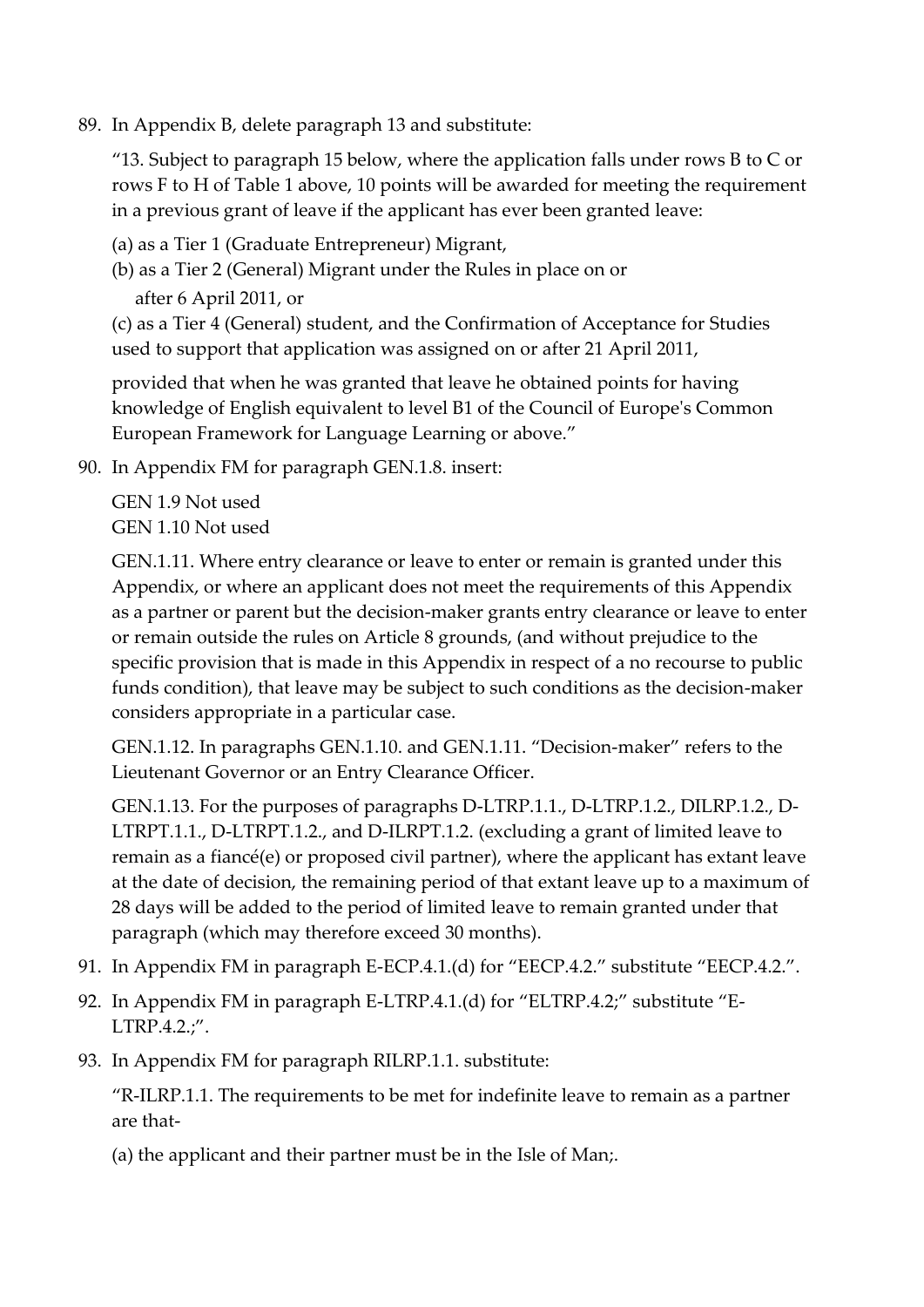(b) the applicant must have made a valid application for indefinite leave to remain as a partner;

(c) the applicant must not fall for refusal under any of the grounds in Section S-ILR: Suitability for indefinite leave to remain;

(d) the applicant:

(i) must meet all of the requirements of Section E-LTRP: Eligibility for leave to remain as a partner (but in applying paragraph ELTRP.3.1.(b)(ii) delete the words "2.5 times"); or

(ii) must meet the requirements of paragraphs E-LTRP.1.2.-1.12. and E-LTRP.2.1. and paragraph EX.1. applies; and

(e) the applicant must meet all of the requirements of Section E-ILRP: Eligibility for indefinite leave to remain as a partner.".

94. In Appendix FM for paragraph E-ILRP.1.5. substitute:

"E-ILRP.1.5. In calculating the periods under paragraph E-ILRP.1.3. the words "in the Isle of Man" in that paragraph shall not apply to any period(s) to which the evidence in paragraph 26A of Appendix FM-SE applies.".

- 95. In Appendix FM in paragraph E-DVILR.1.2.
	- (i) delete the introductory wording and substitute:

"The applicant's first grant of limited leave under this Appendix must have been as a partner (other than a fiancé(e) or proposed civil partner) of a British Citizen or a person settled in the UK under paragraph D-ECP.1.1., DLTRP.1.1. or D-LTRP.1.2. of this Appendix and any subsequent grant of limited leave must have been:".

(ii) delete sub-paragraphs (a) and (b) and substitute: "(a) granted as a partner (other than a fiancé(e) or proposed civil partner) of a British Citizen or a person settled in the UK under paragraph D-ECP.1.1., DLTRP.1.1. or D-LTRP.1.2. of this Appendix; or

(b) granted to enable access to public funds pending an application under DVILR and the preceding grant of leave was granted as a partner (other than a fiancé(e) or proposed civil partner) of a British Citizen or a person settled in the UK under paragraph D-ECP.1.1., D-LTRP.1.1. or D-LTRP.1.2. of this Appendix; or".

- 96. In Appendix FM in paragraph E-DVILR.1.3. after "period of limited leave as a partner", insert "of a British Citizen or a person settled in the Isle of Man under paragraph D-ECP.1.1., D-LTRP.1.1. or D-LTRP.1.2. of this Appendix ".
- 97. In Appendix FM in paragraph E-ECPT.4.1.(d) for "EECPT.4.2." substitute "E-ECPT.4.2.".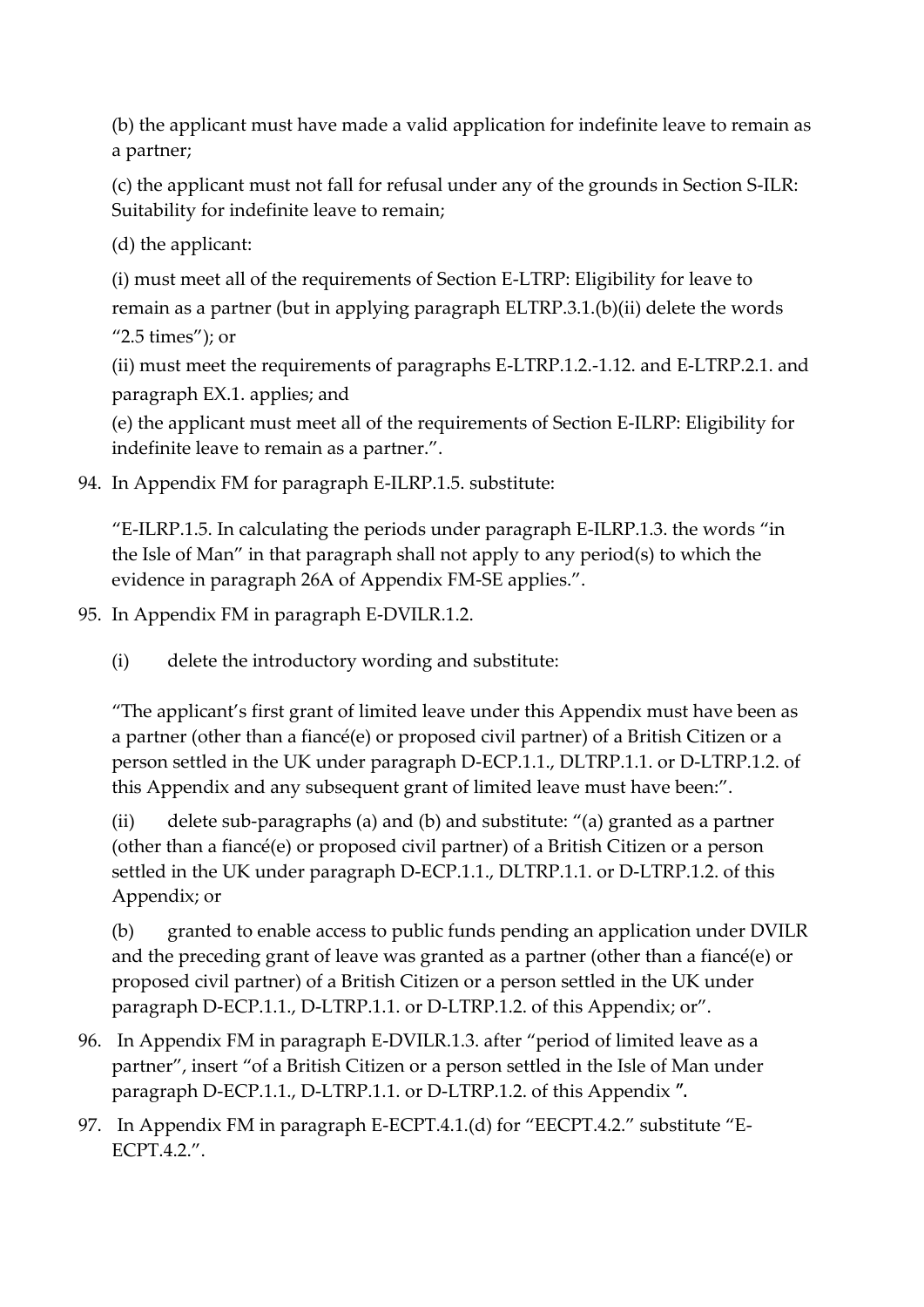- 98. In Appendix FM in paragraph E-LTRPT.5.1.(d) for "ELTRPT.5.2," substitute"E-LTRPT.5.2.;".
- 99. In Appendix FM in the section at the end entitled "Deportation and removal" for "276ADE" substitute "276ADE(1)".
- 100.In Appendix FM-SE paragraph 1(c) for "employment income of an applicant" substitute "employment or self-employment income of an applicant".
- 101. In Appendix FM-SE after paragraph 1(c) insert:

"(cc) The income of an applicant or sponsor working in the UK in salaried or nonsalaried employment or in self-employment can include income from work undertaken overseas, provided paragraph E-LTRP.1.10 of Appendix FM and the other requirements of this Appendix are met.".

102. In Appendix FM-SE at the end of paragraph 3 insert:

"In respect of an equity partner whose income from the partnership is treated as salaried employment under paragraph 17, the payslips and employer's letter referred to in paragraph 2 may be replaced by other evidence providing the relevant information in paragraph 2 (which may include, but is not confined to, a letter on official stationery from an accountant, solicitor or business manager acting for the partnership).".

103. In Appendix FM-SE at the end of paragraph 7(g) insert:

", or (where the person has reached state pension age) through alternative evidence (which may include, but is not confined to, evidence of ongoing payment of business rates, business-related insurance premiums, employer National Insurance contributions or franchise payments to the parent company)".

- 104.In Appendix FM-SE in paragraph 10(g)(i) after "12 months" insert "or for at least one full academic year".
- 105. In Appendix FM-SE in paragraph 11A after sub-paragraph 11A(c)(iii) insert:

"(iv) For the purposes of sub-paragraph  $11A(c)$ , "investments" includes funds held in an investment account which does not meet the requirements of paragraphs 11 and 11A(a).".

- 106. In Appendix FM-SE in paragraph 12(a) for "the entitlement and the amount received" substitute "the current entitlement and the amount currently received".
- 107. In Appendix FM-SE in paragraph 12(b) for "payment of the benefit or allowance into the person's account" substitute "payment of the amount of the benefit or allowance to which the person is currently entitled into their account".
- 108. In Appendix FM-SE after paragraph 12A insert:

"12B. Where the financial requirement an applicant must meet under Part 8 (excluding an applicant who is a family member of a Relevant Points Based System Migrant) or under Appendix FM relates to adequate maintenance and where cash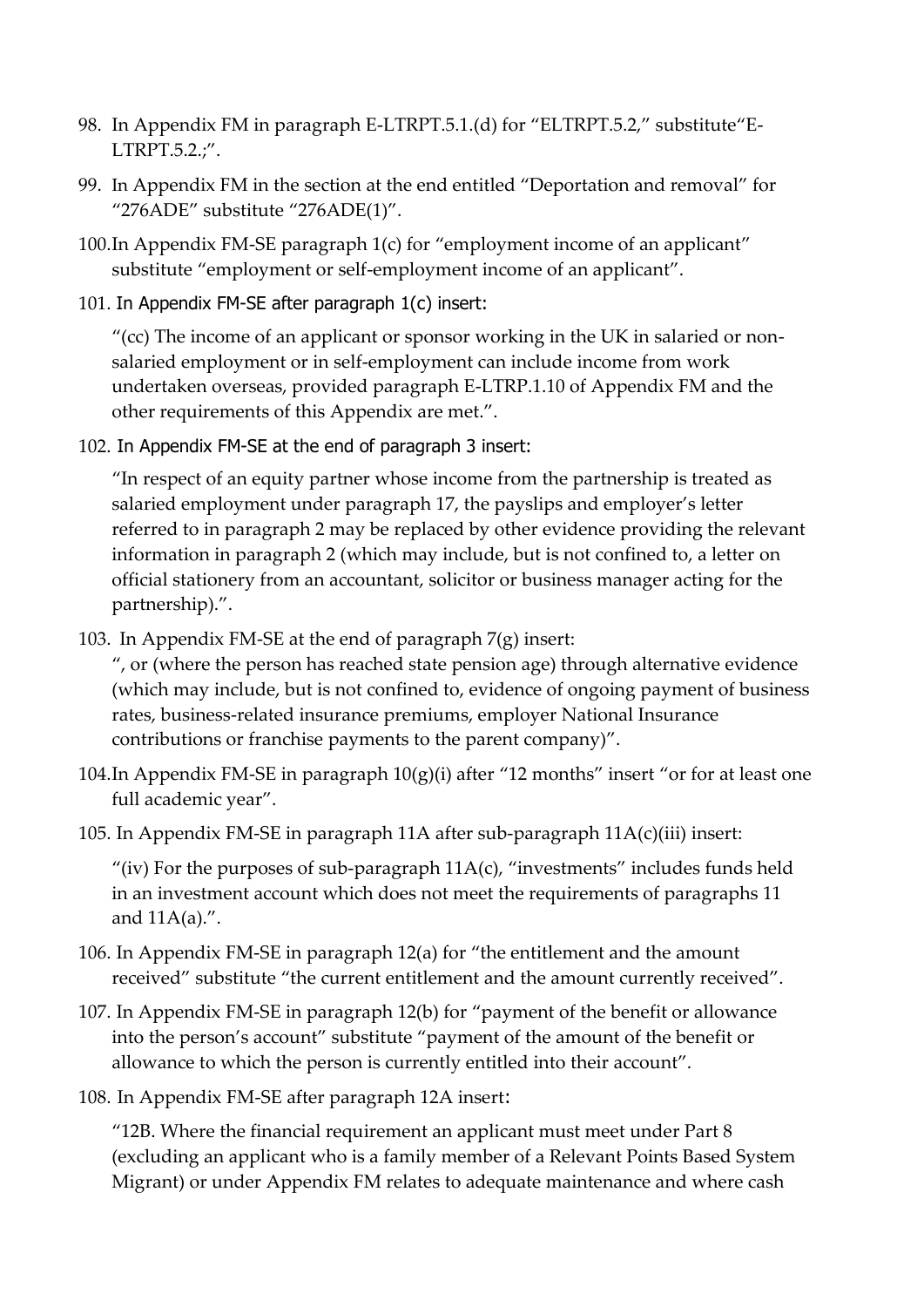savings are relied upon to meet the requirement in full or in part, the decision-maker will:

(a) Establish the total cash savings which meet the requirements of paragraphs 11 and 11A;

(b) Divide this figure by the number of weeks of limited leave which would be issued if the application were granted, or by 52 if the application is for indefinite leave to enter or remain;

(c) Add the figure in sub-paragraph 12B(b) to the weekly net income (before the deduction of housing costs) available to meet the requirement.".

109. In Appendix FM-SE at the end of paragraph 13 insert:

"(k) Where the application relies on the employment income of the applicant and the sponsor, all of that income must be calculated either under subparagraph 13(a) or under sub-paragraph 13(b) and paragraph 15, and not under a combination of these methods.".

- 110. In Appendix FM-SE in paragraph 29(a) after "passport" insert "or travel document".
- 111. In Appendix FM-SE in paragraph 29(b) after "passport" insert "or travel document
- 112. In Appendix FM-SE in paragraph 30(b) for "Home Government or Embassy" substitute "national government, Embassy or High Commission".
- 113. In Appendix FM-SE after paragraph 32 insert:

"32A. For the avoidance of doubt paragraphs 27 to 32D of this Appendix apply to fiancé(e), proposed civil partner, spouse, civil partner, unmarried partner and same sex partner applications for limited leave to enter or remain made under Part 8 of these Rules where English language requirements apply, regardless of the date of application. Paragraphs 27 to 32D of this Appendix also apply to spouse, civil partner, unmarried partner and same sex partner applications which do not meet the requirements of Part 8 of these Rules for indefinite leave to remain (where the application is for indefinite leave to remain) and are being considered for a grant of limited leave to remain where paragraph A277A(b) of these Rules applies. Any references in paragraphs 27 to 32D of this Appendix to "limited leave to enter or remain" shall therefore be read as referring to all applicants referred to in this paragraph.

32B. Where the decision-maker has:

(a) reasonable cause to doubt that an English language test in speaking and listening at a minimum of level A1 of the Common Framework of Reference for Languages relied on at any time to meet a requirement for limited leave to enter or remain in Part 8 or Appendix FM was genuinely obtained; or

(b) information that the test certificate or result awarded to the applicant has been withdrawn by the test provider for any reason,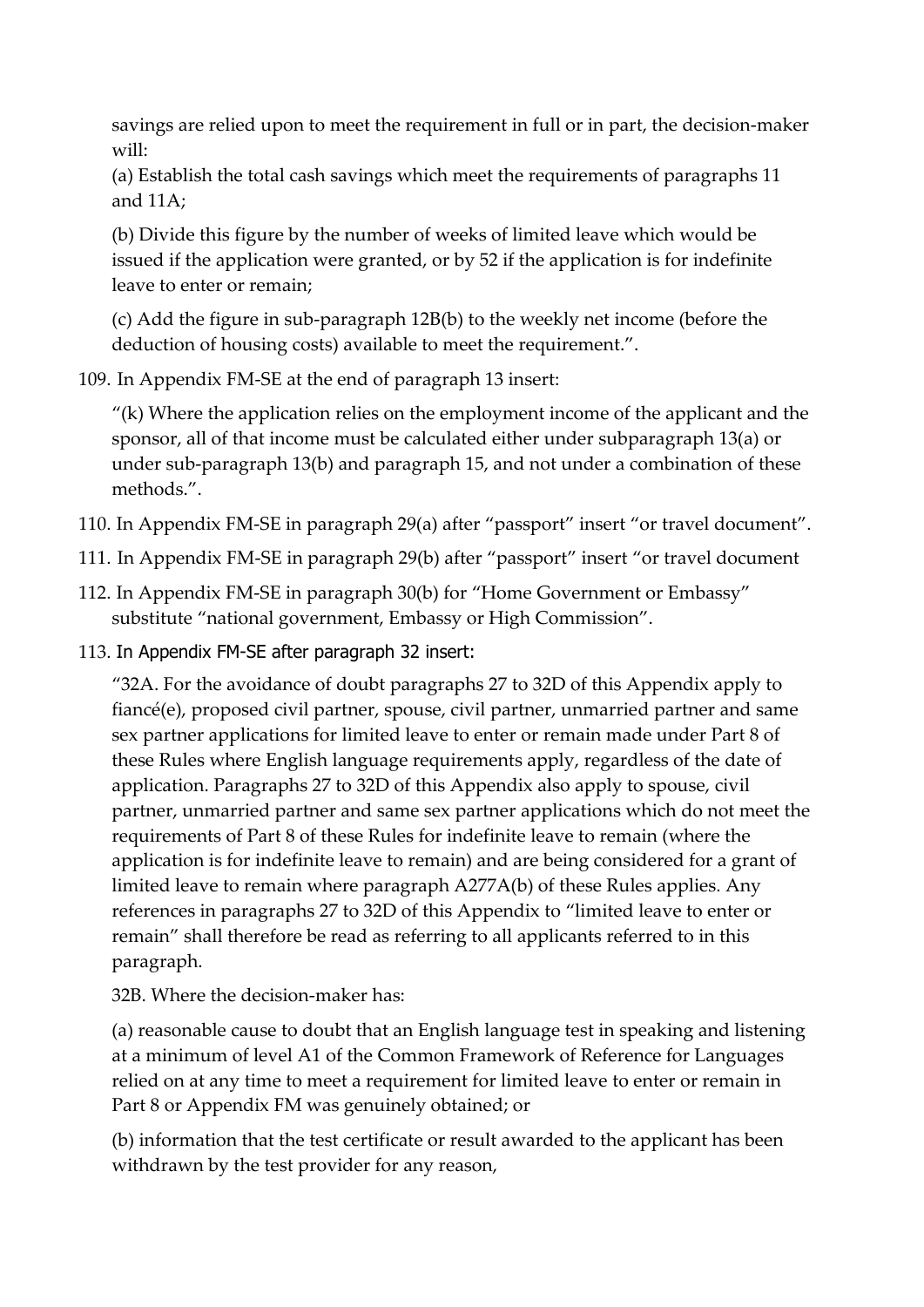the decision-maker may discount the document and the applicant must provide a new test certificate or result from an approved provider which shows that they meet the requirement, if they are not exempt from it.

32C. If an applicant applying for limited leave to enter or remain under Part 8 or Appendix FM submits an English language test certificate or result which has ceased by the date of application to be:

(a) from an approved test provider, or

(b) in respect of an approved test,

the decision-maker will not accept that certificate or result as valid, unless the decision-maker does so in accordance with paragraph 32D of this Appendix and subject to any transitional arrangements made in respect of the test provider or test in question.

32D. If an applicant applying for limited leave to enter or remain under Part 8 or Appendix FM submits an English language test certificate or result and the Isle of Man Immigration Office has already accepted it as part of a successful previous partner or parent application (but not where the application was refused, even if on grounds other than the English language requirement), the decision-maker may accept that certificate or result as valid if it is:

(a) from a provider which is no longer approved, or

(b) from a provider who remains approved but the test the applicant has taken with that provider is no longer approved, or

(c) past its validity date (if a validity date is required under Appendix O), provided that when the subsequent application is made:

(i) the applicant has had continuous leave (disregarding any period of overstaying of no more than 28 days) as a partner or parent since the Isle of Man Immigration Office accepted the test certificate as valid; and

(ii) the award to the applicant does not fall within the circumstances set out in paragraph 32B of this Appendix.".

114. Delete Appendix G and substitute

# "**Appendix G: Countries and Territories participating in the Tier 5 Youth Mobility Scheme and annual allocations of places for 2015**

Places available for use by Countries and Territories with Deemed Sponsorship Status:

Australia – 38,000 places

Canada – 5,000 places

Japan – 1,000 places

New Zealand – 11,000 places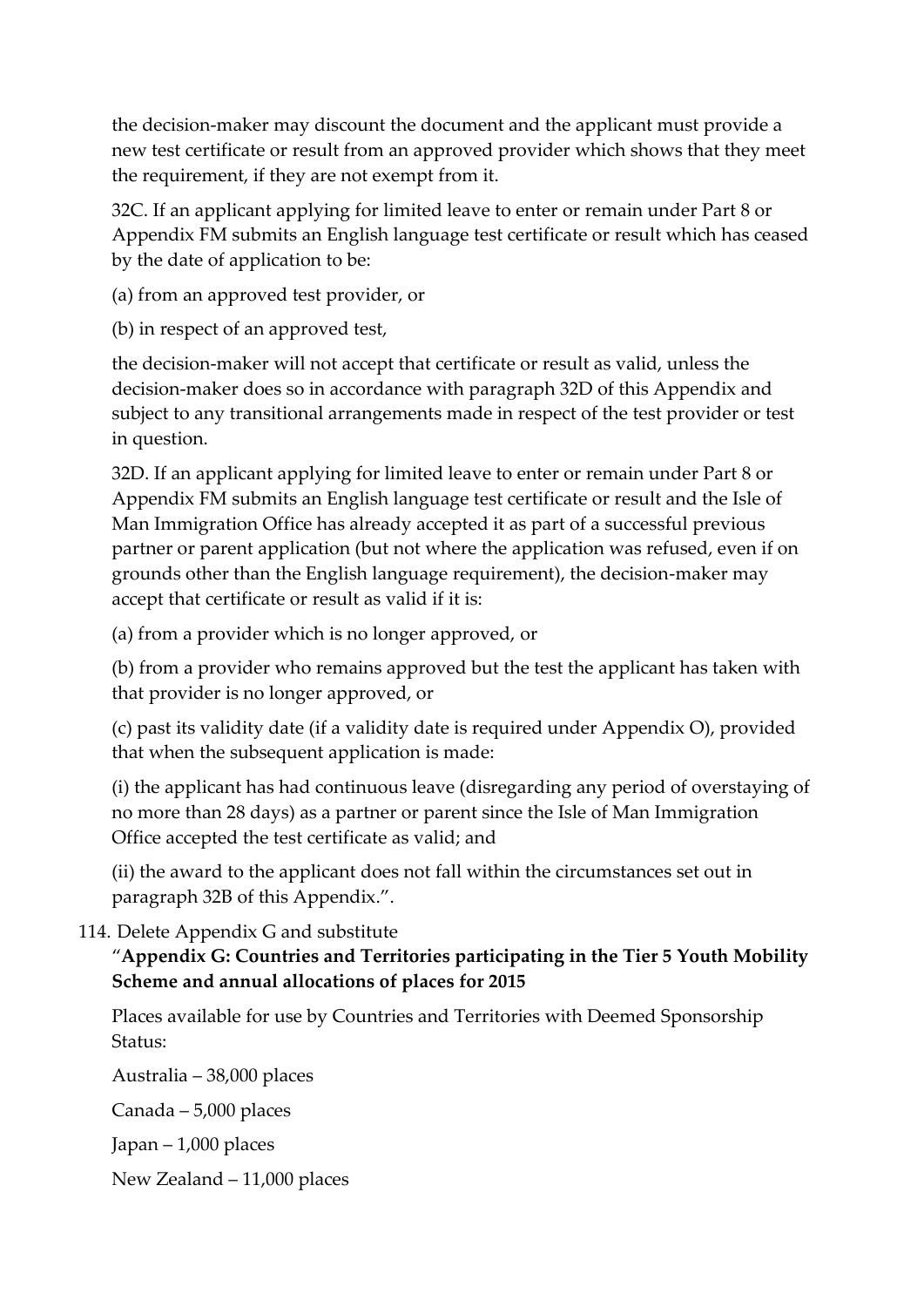Monaco –1,000 places

Places available for use by Countries and Territories without Deemed Sponsorship Status:

Taiwan – 1,000 places

South Korea – 1,000 places

Hong Kong – 1,000 places".

115. In Appendix I delete paragraph 245HF (d) and substitute:

(d) The Sponsor that issued the Certificate of Sponsorship that led to the applicant's last grant of leave must certify in writing:

(i) that he still requires the applicant for the employment in question, and

(ii) subject to sub-paragraph (iii), at the point of a Tier 2 (General) or Tier 2

(Sportsperson) Migrant applying for settlement, that they are being paid for the employment in question either:

(1) at or above the appropriate rate for the job, as stated in the Codes of Practice in Appendix J, or

(2) a gross annual salary of at least:

(a) £35,000 if applying on or after 6 April 2016,

(b) £35,500 if applying on or after 6 April 2018,

- (c) £35,800 if applying on or after 6 April 2019,
- (d) £36,200 if applying on or after 6 April 2020,

whichever is higher, where the appropriate rate or salary includes basic pay and allowances as set out in paragraph 79E or paragraph 100A of Appendix A.

(iii) where a Tier 2 (General) Migrant applying for settlement is recorded (at the time of application for settlement) by the Certificate of Sponsorship Checking Service as being sponsored to do a job that either:

(1) appears on the Shortage Occupation List in Appendix K, or has appeared on that list during any time the applicant was being sponsored to do that job and during the continuous period of 5 years referred to in paragraph (c) above, or

(2) appears on the occupations skilled to PhD-level as stated in the Codes of Practice in Appendix J, or has appeared on that list during any time the applicant was being sponsored to do that job and during the continuous period of 5 years referred to in paragraph (c) above,

sub paragraph (d)(ii) does not apply and the Sponsor that issued the Certificate of Sponsorship for the employment in question must certify that the Tier 2 (General)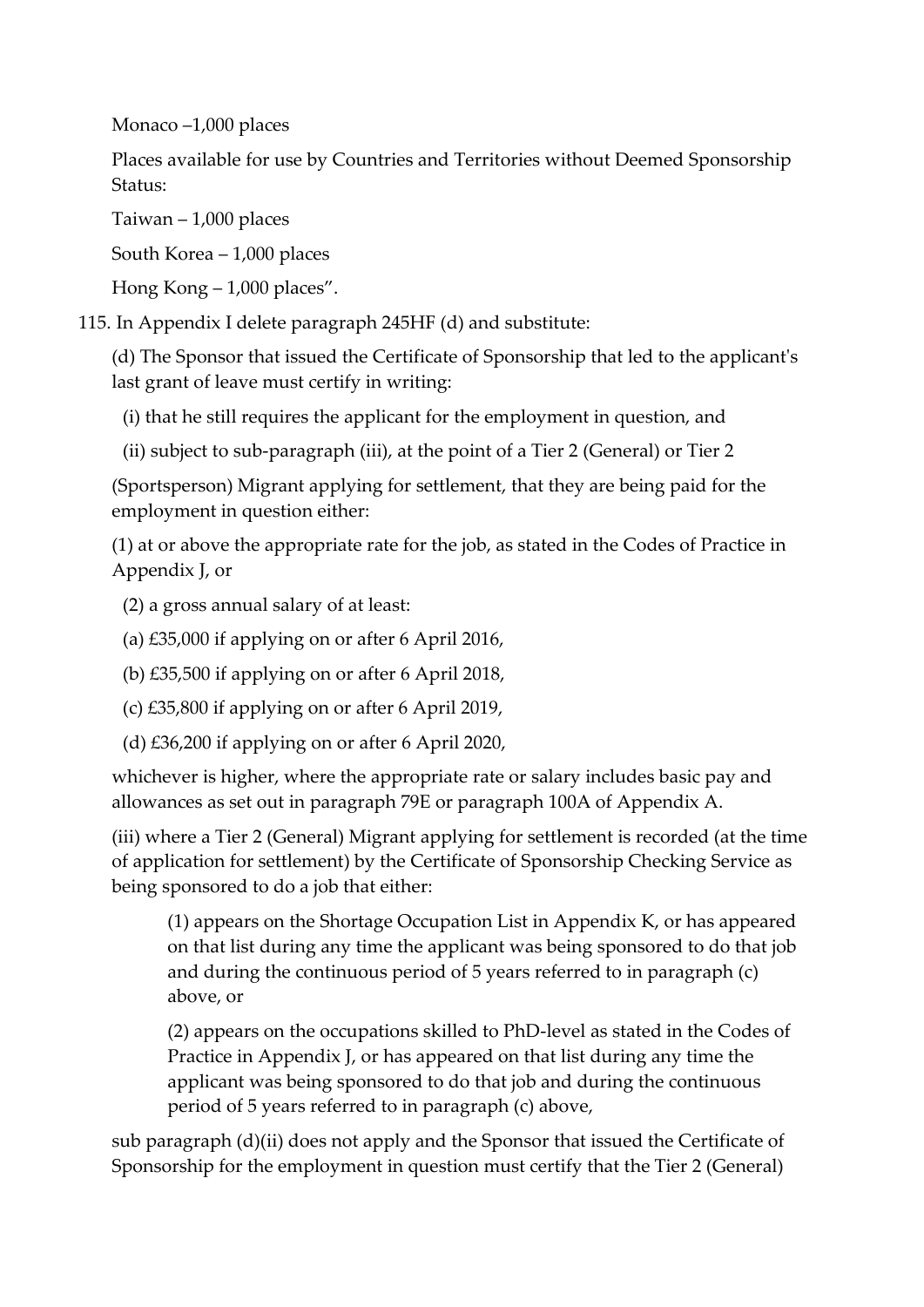migrant applying for Indefinite Leave to Remain is being paid at or above the appropriate rate for the job as stated in the Codes of Practice in Appendix J, where the appropriate rate or salary includes basic pay and allowances as set out in paragraph 79E of Appendix A.

- 116. In Appendix J, in paragraph 14(e)(i), delete "2011".
- 117. In Appendix KoLL, in Part 1 General, in paragraph 1.1, delete "the way in which" and substitute "how".
- 118. In Appendix KoLL, in Part 1 General, in paragraph 1.1, after "an applicant for" insert "indefinite".
- 119. In Appendix KoLL, in Part 2 Knowledge of language and life, in the introductory wording in paragraph 2.2, delete "has" and substitute "demonstrates".
- 120. In Appendix KoLL, in Part 2 Knowledge of language and life, after paragraph 2.2(b)(ii) insert ", and" and insert new sub-paragraph (iii): "iii) at the date of application, the provider of that qualification continues to be approved by the Lieutenant Governor as specified in Appendix O to these Rules.".
- 121. In Appendix KoLL, in Part 2 Knowledge of language and life, in the introductory wording in paragraph 2.3, delete "has" and substitute "demonstrates".
- 122. In Appendix KoLL, in Part 3 exceptions, delete paragraph 3.2(b) and substitute:

 $''(b)(i)$  the applicant has provided specified documentary evidence of an English language speaking and listening qualification at A2 CEFR or ESOL entry level 2 or Scottish Credit and Qualification Framework level 3; or(ii) where paragraph 39C(c) of these Rules applies, the applicant has provided specified documentary evidence of an English language speaking and listening qualification at A2 CEFR with a provider approved by the Lieutenant Governor as specified in Appendix O to these Rules.".

123. In Appendix KoLL, in Part 3 – exceptions, insert new paragraph 3.3:

"3.3 Where paragraph  $39C(c)$  of these Rules applies, an applicant demonstrates sufficient knowledge of the English language and about life in the UK where:

(i) upon a request by the decision-maker to provide additional evidence of knowledge of the English language, he or she has provided specified documentary evidence that he or she has passed an English language test in speaking and listening at a minimum B1 of the Common European Framework of Reference for Languages with a provider approved by the Secretary of State as specified in Appendix O to these Rules, unless paragraph 3.2 of this Appendix applies; or

(ii) upon a request by the decision-maker to provide additional evidence of knowledge about life in the UK, he or she has provided specified evidence that he or she has passed the test known as the "Life in the UK test" administered by learndirect limited under arrangements approved by the decision-maker; or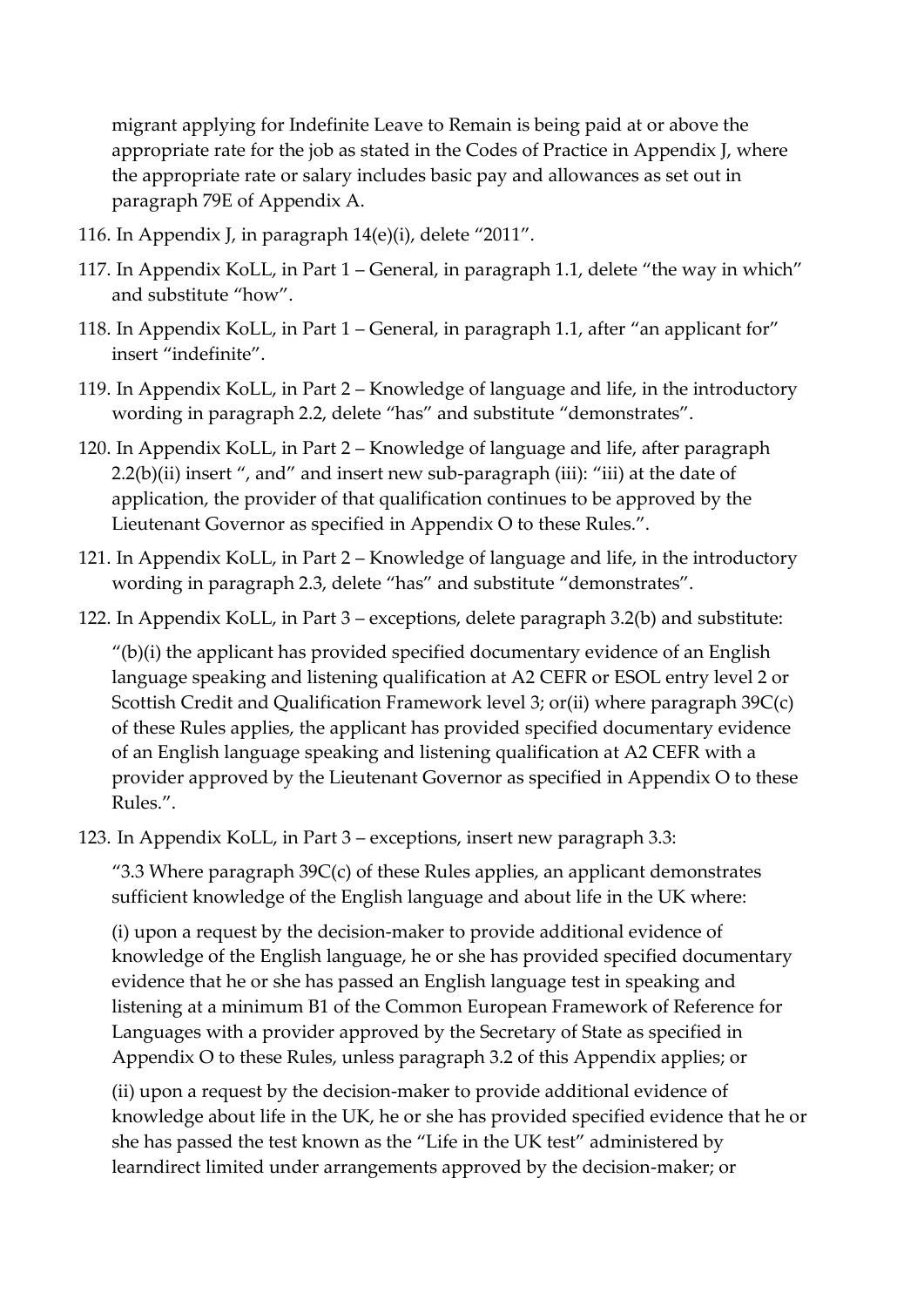(iii) upon a request by the decision-maker to provide additional evidence of knowledge of the English language and about life in the UK, he or she has provided the evidence set out in sub-paragraphs (i) and (ii).".

- 124. In Appendix KoLL, in Part 4 specified documents, in paragraph 4.2, delete "paragraphs 4.3 or 4.6" and substitute "paragraph  $39(C)(c)$  of these Rules or paragraphs 4.3 or 4.6 of this Appendix apply.".
- 125. In Appendix KoLL, in Part 4 specified documents, in paragraph 4.11 (i) in the introductory wording delete"  $2.2$  (iii) and  $2.2$  (iv)" and substitute  $2.2$  (a) (iii) to  $2.2(a)(v)$ " and (ii) in sub-paragraph (a)(v), delete" $2.2(iii)$  and substitute " $2.2(a)(iii)$ ".
- 126. In Appendix KoLL, in Part 4 specified documents, in paragraph 4.13, delete:

"3.2(b)" and substitute "3.2(b)(i)", and delete "paragraph 2.3(vi) and 2.3(vii)" and substitute "paragraphs 2.2(a)(vi) and 2.2(a)(vii)".

- 127. In Appendix KoLL, in Part 4 specified documents, in paragraph 4.14(a), delete " $3.2(d)$ " and substitute " $3.2(c)$ ".
- 128. In Appendix KoLL, in Part 4 specified documents, insert new paragraph 4.13A:

"4.13A. The evidence specified for the purposes of paragraph  $3.2(b)(ii)$  (evidence of English language speaking and listening) is the same as that specified for the purposes of paragraph 2.2(a)(ii) except that references to B1 are to be read as references to A2.".

129. In Appendix KoLL, in Part 4 – specified documents, insert new paragraphs 4.16 and 4.17:

"4.16 The evidence specified for the purposes of paragraph 3.3(i) of this Appendix (evidence of English language speaking and listening) is the same as that specified for the purpose of paragraph 2.2(a)(ii) of this Appendix.

4.17 The evidence specified for the purposes of paragraph 3.3(ii) of this Appendix (evidence of knowledge about life in the UK) is the same as that specified at paragraph 4.15(a) of this Appendix.".

130. In Appendix M, after paragraph 1, insert:

"2. Each Governing Body may only endorse applicants in the Tier(s) specified in the table.".

| "Sport    | <b>Governing body</b>  | <b>Tiers</b>                     |
|-----------|------------------------|----------------------------------|
| Archery   | <b>Grand National</b>  | Tier 2 (Sportsperson) and Tier 5 |
|           | <b>Archery Society</b> | (Temporary Worker - Creative     |
|           |                        | and Sporting)                    |
| Athletics | <b>UK Athletics</b>    | Tier 2 (Sportsperson) and Tier 5 |
|           |                        | (Temporary Worker – Creative     |

131. In Appendix M, delete the table and substitute: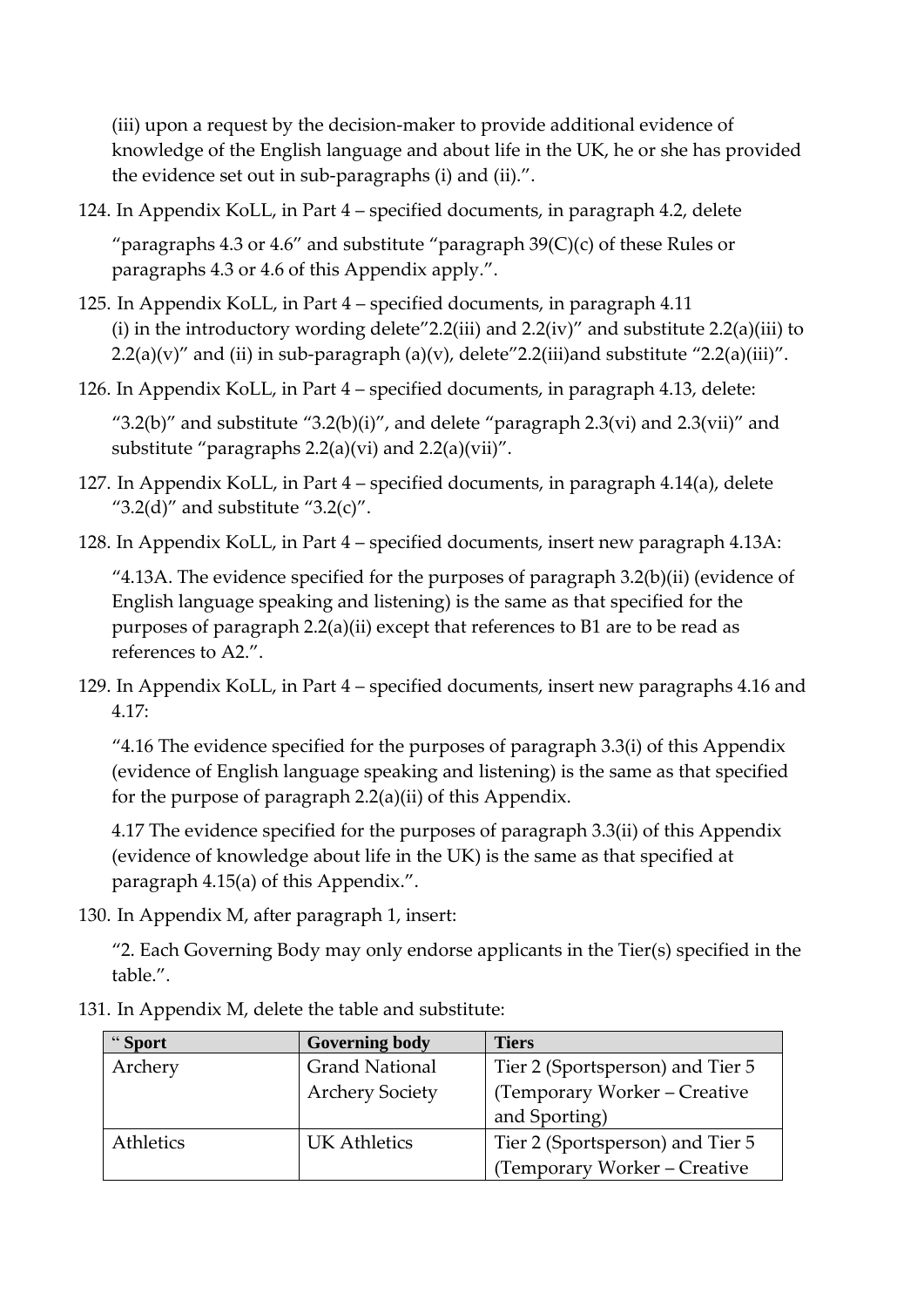|                             |                                                              | and Sporting)                                                                     |
|-----------------------------|--------------------------------------------------------------|-----------------------------------------------------------------------------------|
| Badminton                   | <b>Badminton England</b>                                     | Tier 2 (Sportsperson) and Tier 5<br>(Temporary Worker - Creative<br>and Sporting) |
| Badminton                   | <b>Badminton Scotland</b>                                    | Tier 2 (Sportsperson) and Tier 5<br>(Temporary Worker - Creative<br>and Sporting) |
| Baseball                    | BaseballSoftball UK                                          | Tier 2 (Sportsperson) and Tier 5<br>(Temporary Worker - Creative<br>and Sporting) |
| Basketball                  | <b>Basketball England</b>                                    | Tier 2 (Sportsperson) and Tier 5<br>(Temporary Worker - Creative<br>and Sporting) |
| Basketball                  | Basketball Ireland                                           | Tier 2 (Sportsperson) and Tier 5<br>(Temporary Worker - Creative<br>and Sporting) |
| Boxing                      | <b>British Boxing</b><br><b>Board of Control</b>             | Tier 2 (Sportsperson) and Tier 5<br>(Temporary Worker - Creative<br>and Sporting) |
| Canoeing                    | <b>British Canoeing</b>                                      | Tier 2 (Sportsperson) and Tier 5<br>(Temporary Worker - Creative<br>and Sporting) |
| <b>Chinese Martial Arts</b> | <b>British Council for</b><br><b>Chinese Martial</b><br>Arts | Tier 2 (Sportsperson) and Tier 5<br>(Temporary Worker - Creative<br>and Sporting) |
| Cricket                     | <b>England and Wales</b><br>Cricket Board (ECB)              | Tier 2 (Sportsperson) and Tier 5<br>(Temporary Worker - Creative<br>and Sporting) |
| Cricket                     | Cricket Scotland                                             | Tier 2 (Sportsperson) and Tier 5<br>(Temporary Worker - Creative<br>and Sporting) |
| Cricket                     | Cricket Ireland                                              | Tier 2 (Sportsperson) and Tier 5<br>(Temporary Worker - Creative<br>and Sporting) |
| Curling                     | Royal Caledonian<br>Curling Club                             | Tier 2 (Sportsperson) and Tier 5<br>(Temporary Worker - Creative<br>and Sporting) |
| Cycling                     | <b>British Cycling</b>                                       | Tier 2 (Sportsperson) and Tier 5<br>(Temporary Worker - Creative<br>and Sporting) |
| Equestrianism               | <b>British Horse</b><br>Society                              | Tier 2 (Sportsperson) and Tier 5<br>(Temporary Worker                             |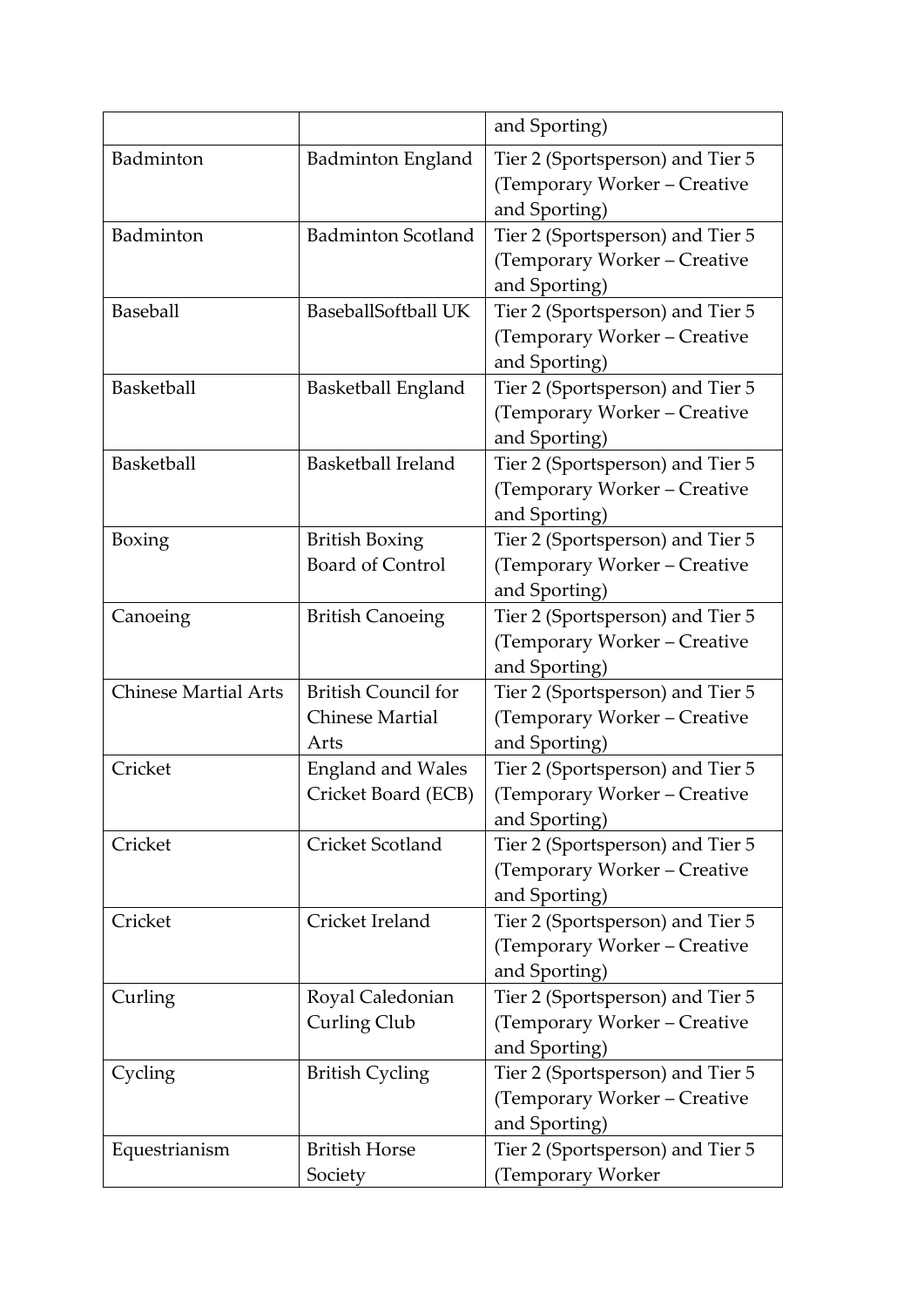| Fencing                   | <b>British Fencing</b>      | Tier 2 (Sportsperson) and Tier 5 |
|---------------------------|-----------------------------|----------------------------------|
|                           |                             | (Temporary Worker - Creative     |
|                           |                             | and Sporting)                    |
| Field Hockey              | <b>England Hockey</b>       | Tier 2 (Sportsperson) and Tier 5 |
| England                   |                             | (Temporary Worker - Creative     |
|                           |                             | and Sporting)                    |
| Field Hockey              | Scottish Hockey             | Tier 2 (Sportsperson) and Tier 5 |
| Scotland                  | Union                       | (Temporary Worker - Creative     |
|                           |                             | and Sporting)                    |
| <b>Field Hockey Wales</b> | Welsh Hockey                | Tier 2 (Sportsperson) and Tier 5 |
|                           | Union                       | (Temporary Worker - Creative     |
|                           |                             | and Sporting)                    |
| Field Hockey Ireland      | Irish Hockey                | Tier 2 (Sportsperson) and Tier 5 |
|                           | Association                 | (Temporary Worker - Creative     |
|                           |                             | and Sporting)                    |
| Football England          | The Football                | Tier 2 (Sportsperson) and Tier 5 |
|                           | Association                 | (Temporary Worker - Creative     |
|                           |                             | and Sporting)                    |
| Football Scotland         | Scottish Football           | Tier 2 (Sportsperson) and Tier 5 |
|                           | Association                 | (Temporary Worker - Creative     |
|                           |                             | and Sporting)                    |
| <b>Football Wales</b>     | The Football                | Tier 2 (Sportsperson) and Tier 5 |
|                           | Association of              | (Temporary Worker - Creative     |
|                           | Wales                       | and Sporting)                    |
| Football Northern         | Irish Football              | Tier 2 (Sportsperson) and Tier 5 |
| Ireland                   | Association                 | (Temporary Worker - Creative     |
|                           |                             | and Sporting)                    |
| Gymnastics                | <b>British Gymnastics</b>   | Tier 2 (Sportsperson) and Tier 5 |
|                           |                             | (Temporary Worker - Creative     |
|                           |                             | and Sporting)                    |
| Handball                  | <b>British Handball</b>     | Tier 2 (Sportsperson) and Tier 5 |
|                           | Association                 | (Temporary Worker - Creative     |
|                           |                             | and Sporting)                    |
| Ice Hockey                | Ice Hockey (UK)             | Tier 2 (Sportsperson) and Tier 5 |
|                           |                             | (Temporary Worker - Creative     |
|                           |                             | and Sporting)                    |
| Ice Skating               | National Ice Skating        | Tier 5 (Temporary Worker –       |
|                           | <b>Association of Great</b> | Creative and Sporting)           |
|                           | Britain and                 |                                  |
|                           | Northern Ireland            |                                  |
| Jockeys and Trainers      | <b>British Horseracing</b>  | Tier 2 (Sportsperson) and Tier 5 |
|                           | Authority                   | (Temporary Worker - Creative     |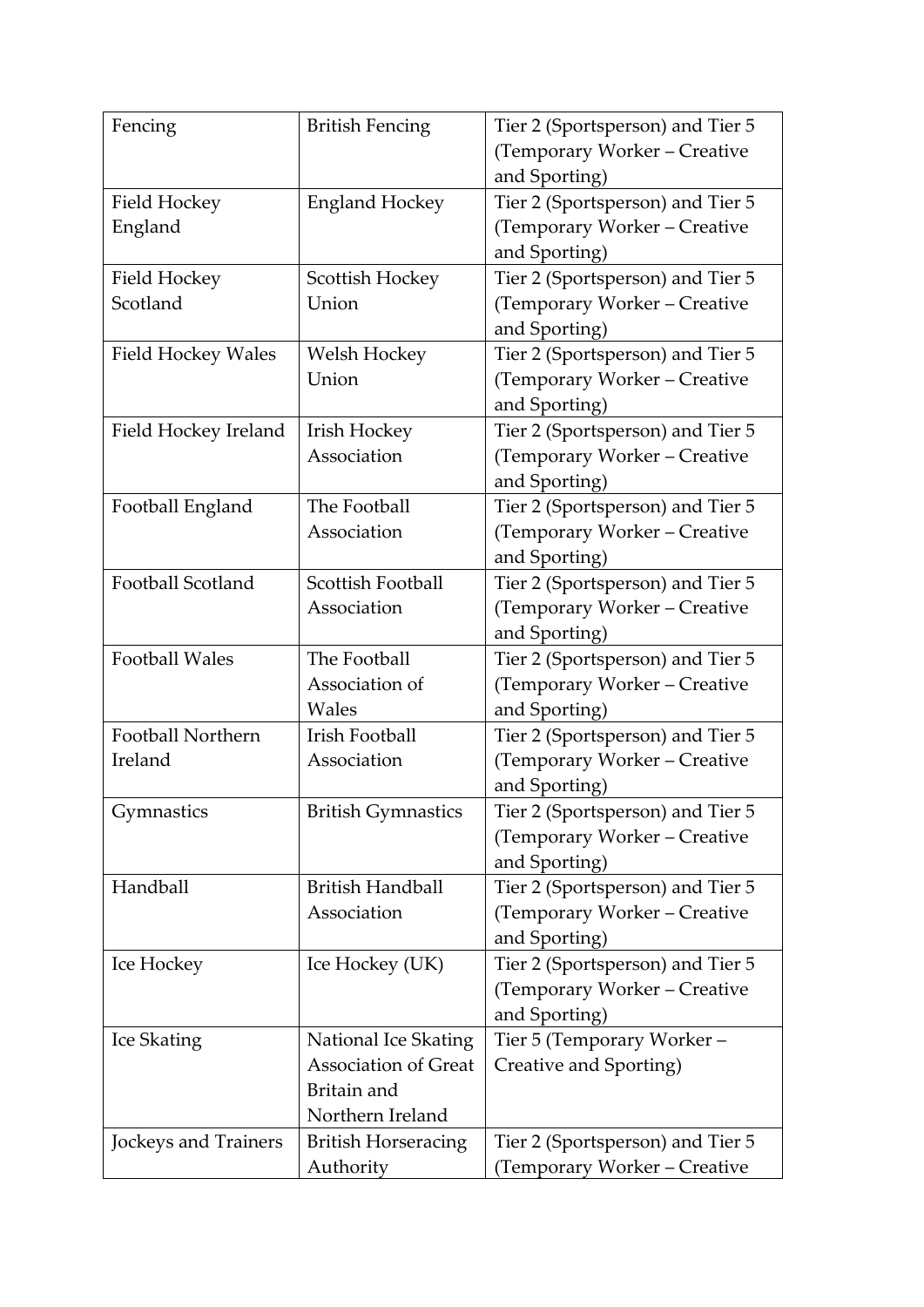|                                   |                                                                       | and Sporting)                                                                     |
|-----------------------------------|-----------------------------------------------------------------------|-----------------------------------------------------------------------------------|
| Judo                              | British Judo<br>Association                                           | Tier 2 (Sportsperson) and Tier 5<br>(Temporary Worker - Creative<br>and Sporting) |
| Kabbadi                           | England Kabaddi<br>Federation (UK)                                    | Tier 2 (Sportsperson) and Tier 5<br>(Temporary Worker                             |
| Karate                            | Scottish<br>Karate                                                    | Tier 5 (Temporary Worker<br>- Creative and Sporting)                              |
| Lacrosse                          | English<br>Lacrosse                                                   | Tier 2 (Sportsperson) and<br>Tier 5 (Temporary Worker<br>- Creative and Sporting) |
| Motorcycling (except<br>speedway) | Auto-cycle<br>Union                                                   | Tier 2 (Sportsperson)                                                             |
| Motorsports                       | The Royal<br>Automobile<br>Club Motor<br>Sports<br>Association<br>Ltd | Tier 2 (Sportsperson) and<br>Tier 5 (Temporary Worker<br>- Creative and Sporting) |
| Netball                           | Welsh<br>Netball<br>Association                                       | Tier 2 (Sportsperson) and<br>Tier 5 (Temporary Worker<br>- Creative and Sporting) |
| Netball                           | England<br>Netball                                                    | Tier 2 (Sportsperson) and<br>Tier 5 (Temporary Worker<br>- Creative and Sporting) |
| Netball                           | Netball<br>Northern<br>Ireland                                        | Tier 2 (Sportsperson) and<br>Tier 5 (Temporary Worker<br>- Creative and Sporting) |
| Netball                           | Netball<br>Scotland                                                   | Tier 2 (Sportsperson) and<br>Tier 5 (Temporary Worker<br>- Creative and Sporting) |
| Polo                              | Hurlingham<br>Polo<br>Association                                     | Tier 2 (Sportsperson) and<br>Tier 5 (Temporary Worker<br>- Creative and Sporting) |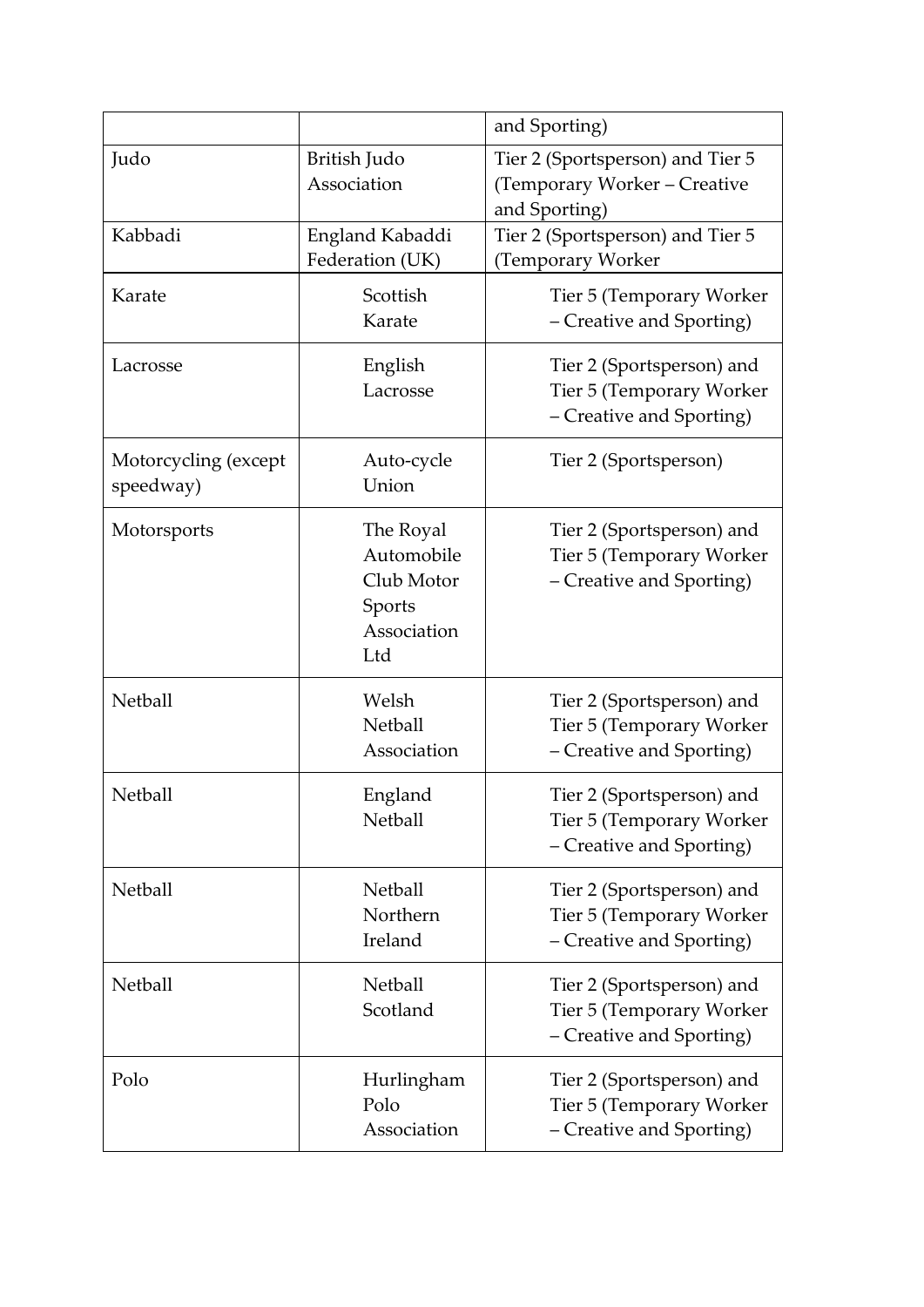| Rowing                                                          | <b>British</b><br>Rowing                            | Tier 2 (Sportsperson) and<br>Tier 5 (Temporary Worker<br>- Creative and Sporting) |
|-----------------------------------------------------------------|-----------------------------------------------------|-----------------------------------------------------------------------------------|
| Rugby League                                                    | Rugby<br>Football<br>League                         | Tier 2 (Sportsperson) and<br>Tier 5 (Temporary Worker<br>- Creative and Sporting) |
| Rugby Union<br>England                                          | Rugby<br>Football<br>Union                          | Tier 2 (Sportsperson) and<br>Tier 5 (Temporary Worker<br>- Creative and Sporting) |
| Rugby Union<br>Scotland                                         | Scottish<br>Rugby Union                             | Tier 2 (Sportsperson) and<br>Tier 5 (Temporary Worker<br>- Creative and Sporting) |
| <b>Rugby Union Wales</b>                                        | Welsh Rugby<br>Union                                | Tier 2 (Sportsperson) and<br>Tier 5 (Temporary Worker<br>- Creative and Sporting) |
| Rugby Union Ireland                                             | <b>Ulster Rugby</b>                                 | Tier 2 (Sportsperson) and<br>Tier 5 (Temporary Worker<br>- Creative and Sporting) |
| Sailing, windsurfing<br>and powerboating                        | Royal<br>Yachting<br>Association                    | Tier 2 (Sportsperson) and<br>Tier 5 (Temporary Worker<br>- Creative and Sporting) |
| Shooting                                                        | <b>British</b><br>Shooting                          | Tier 2 (Sportsperson) and                                                         |
| Snooker                                                         | <b>World Snooker</b>                                | Tier 2 (Sportsperson)                                                             |
| Speedway                                                        | <b>British Speedway</b><br>Promoters<br>Association | Tier 2 (Sportsperson)                                                             |
| Squash and<br>racketball                                        | England Squash and<br>Racketball                    | Tier 2 (Sportsperson) and Tier 5<br>(Temporary Worker - Creative<br>and Sporting) |
| Swimming, water<br>polo, diving and<br>synchronised<br>swimming | <b>British Swimming</b>                             | Tier 2 (Sportsperson) and Tier 5<br>(Temporary Worker - Creative<br>and Sporting) |
| <b>Table Tennis</b>                                             | English Table<br><b>Tennis Federation</b>           | Tier 2 (Sportsperson) and Tier 5<br>(Temporary Worker - Creative                  |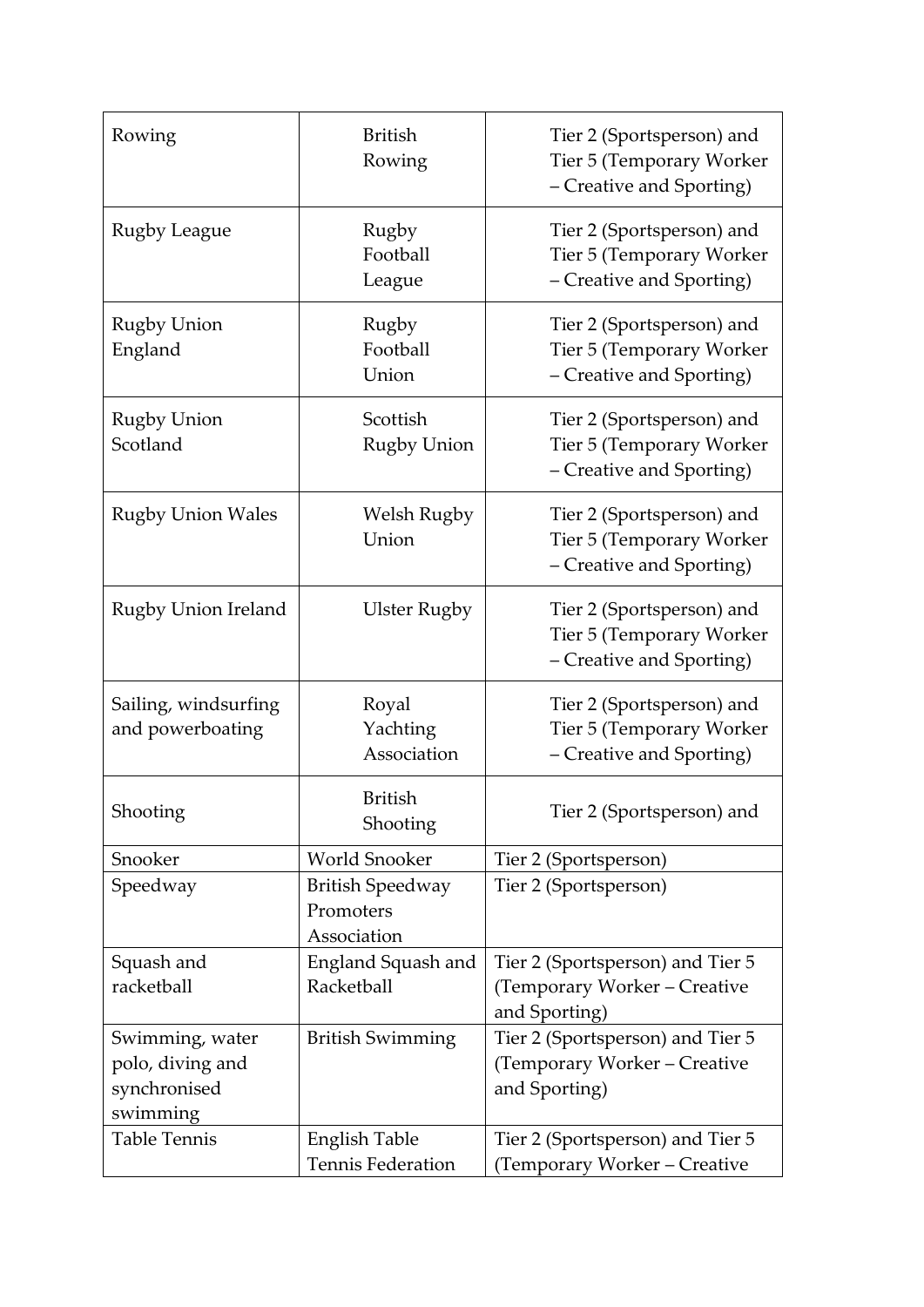|                   |                          | and Sporting)                    |
|-------------------|--------------------------|----------------------------------|
| Taekwondo         | GB Taekwondo             | Tier 2 (Sportsperson)            |
| Tennis            | Lawn Tennis              | Tier 2 (Sportsperson) and Tier 5 |
|                   | Association              | (Temporary Worker - Creative     |
|                   |                          | and Sporting)                    |
| Triathlon         | <b>British Triathlon</b> | Tier 2 (Sportsperson) and Tier 5 |
|                   |                          | (Temporary Worker - Creative     |
|                   |                          | and Sporting)                    |
| Water Skiing      | British Water Ski        | Tier 5 (Temporary Worker –       |
|                   |                          | Creative and Sporting)           |
| Wheelchair        | British Wheelchair       | Tier 2 (Sportsperson) and Tier 5 |
| <b>Basketball</b> | <b>Basketball</b>        | (Temporary Worker – Creative     |
|                   |                          | and Sporting)                    |
| Wrestling         | <b>British Wrestling</b> | Tier 2 (Sportsperson) and Tier 5 |
|                   | Association              | (Temporary Worker – Creative     |
|                   |                          | and Sporting)                    |
| Yoga              | The British Wheel of     | Tier 2 (Sportsperson) and Tier 5 |
|                   | Yoga                     | (Temporary Worker – Creative     |
|                   |                          | and Sporting)                    |

132. In Appendix N, after the "Encouraging Dynamic Global Entrepreneurs"scheme,insert a new entry as follows:

| Engineering | This scheme offers | <b>Twin Training</b> | Work       | <b>UK</b> |
|-------------|--------------------|----------------------|------------|-----------|
| work        | overseas           | International        | experience |           |
| placement   | engineering        |                      | programme  |           |
| scheme      | students (both     |                      | Maximum 12 |           |
|             | undergraduates     |                      | months     |           |
|             | and graduates)     |                      |            |           |
|             | short work         |                      |            |           |
|             | experience         |                      |            |           |
|             | opportunities with |                      |            |           |
|             | engineering        |                      |            |           |
|             | companies in the   |                      |            |           |
|             | UK.                |                      |            |           |

133. In Appendix N delete the schemes below as these have now been included in a single scheme operated by Hanban UK Ltd.

"Mandarin Teachers Programmes – London Southbank University" "Mandarin Teaching Programme – Scotland – University of Edinburgh" "Mandarin Teachers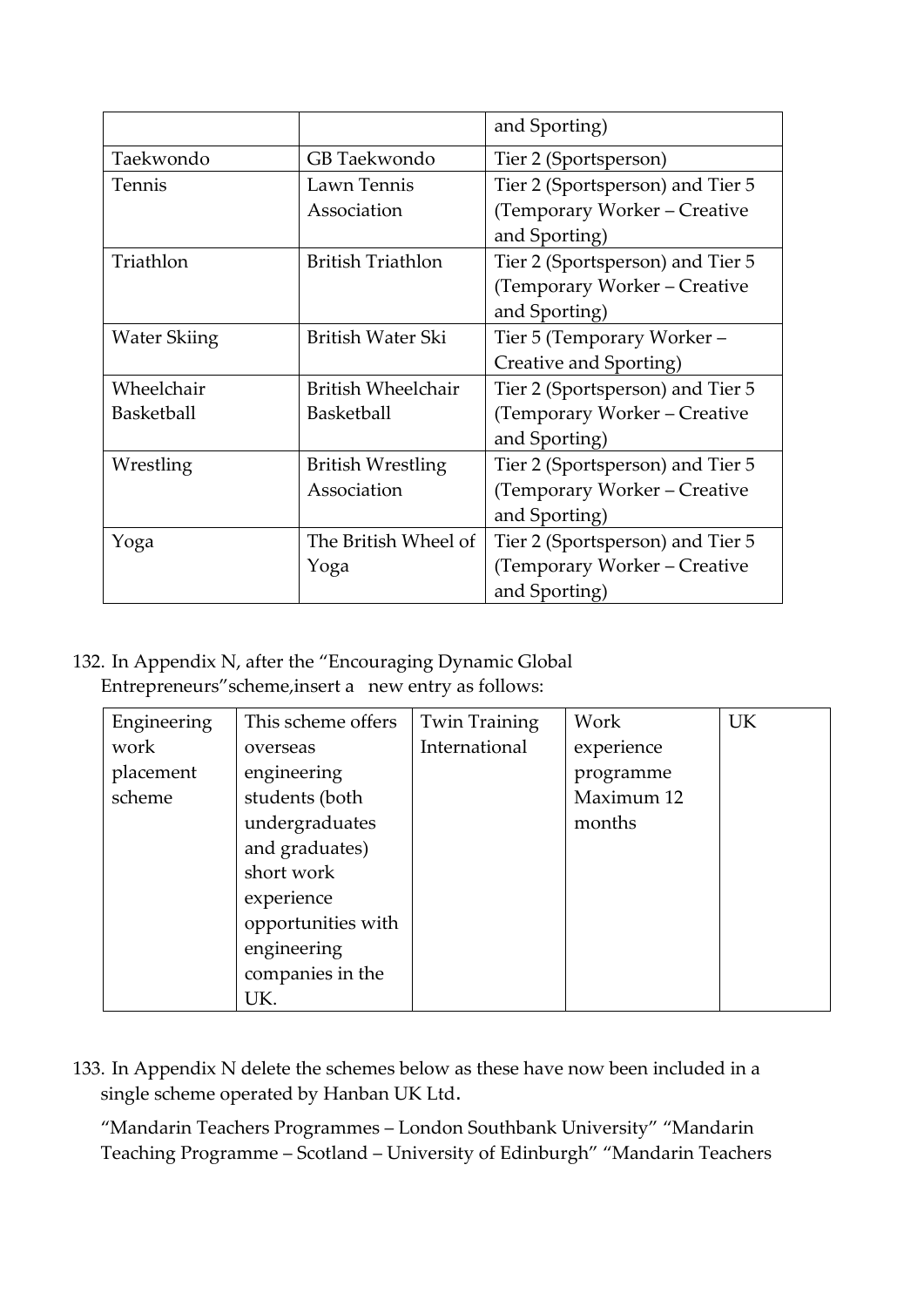Programme – Scotland – Strathclyde University" "Mandarin Teachers Programme – University of Ulster".

| Sponsored  | This scheme          | <b>UK Shared</b> | Research and | <b>UK</b> |
|------------|----------------------|------------------|--------------|-----------|
| Scientific | enables              | <b>Business</b>  | Training     |           |
| Researcher | organisations to     | Services         | programmes   |           |
| Initiative | engage overseas      | Limited          | Maximum 24   |           |
|            | postgraduate         | (UKSBS)          | months       |           |
|            | scientists in formal |                  |              |           |
|            | research projects    |                  |              |           |
|            | and/or               |                  |              |           |
|            | collaborations       |                  |              |           |
|            | within an            |                  |              |           |
|            | internationally      |                  |              |           |
|            | recognised host      |                  |              |           |
|            | institute/laboratory |                  |              |           |
|            | for sharing          |                  |              |           |
|            | knowledge,           |                  |              |           |
|            | experience and       |                  |              |           |
|            | best practice, and   |                  |              |           |
|            | enabling the         |                  |              |           |
|            | individual to        |                  |              |           |
|            | experience the       |                  |              |           |
|            | social and cultural  |                  |              |           |
|            | life of the Isle of  |                  |              |           |
|            | Man.                 |                  |              |           |
|            |                      |                  |              |           |

134.In Appendix N, delete the "Sponsored Scientific Researcher Initiative" scheme, and replace with the amended entry below:

135. In Appendix O, in the last column of each of the two rows of the table containing the "Integrated Skills in English" test and the "Graded Examinations in Spoken English" test, both awarded by Trinity College London, insert new paragraph at the end:

"For tests taken on or after 6 November 2014: Certificate as above which must also state "SELT Centre" on the test certificate and the test must be able to be verified on the online verification tool.".

136. In Appendix P, delete Table 1 and substitute:

# "**Table 1: Financial institutions whose financial statements are accepted – Cameroon**

| Name of Financial Institution       |
|-------------------------------------|
| <b>Afriland First Bank</b>          |
| Banque Atlantique du Cameroun (BAC) |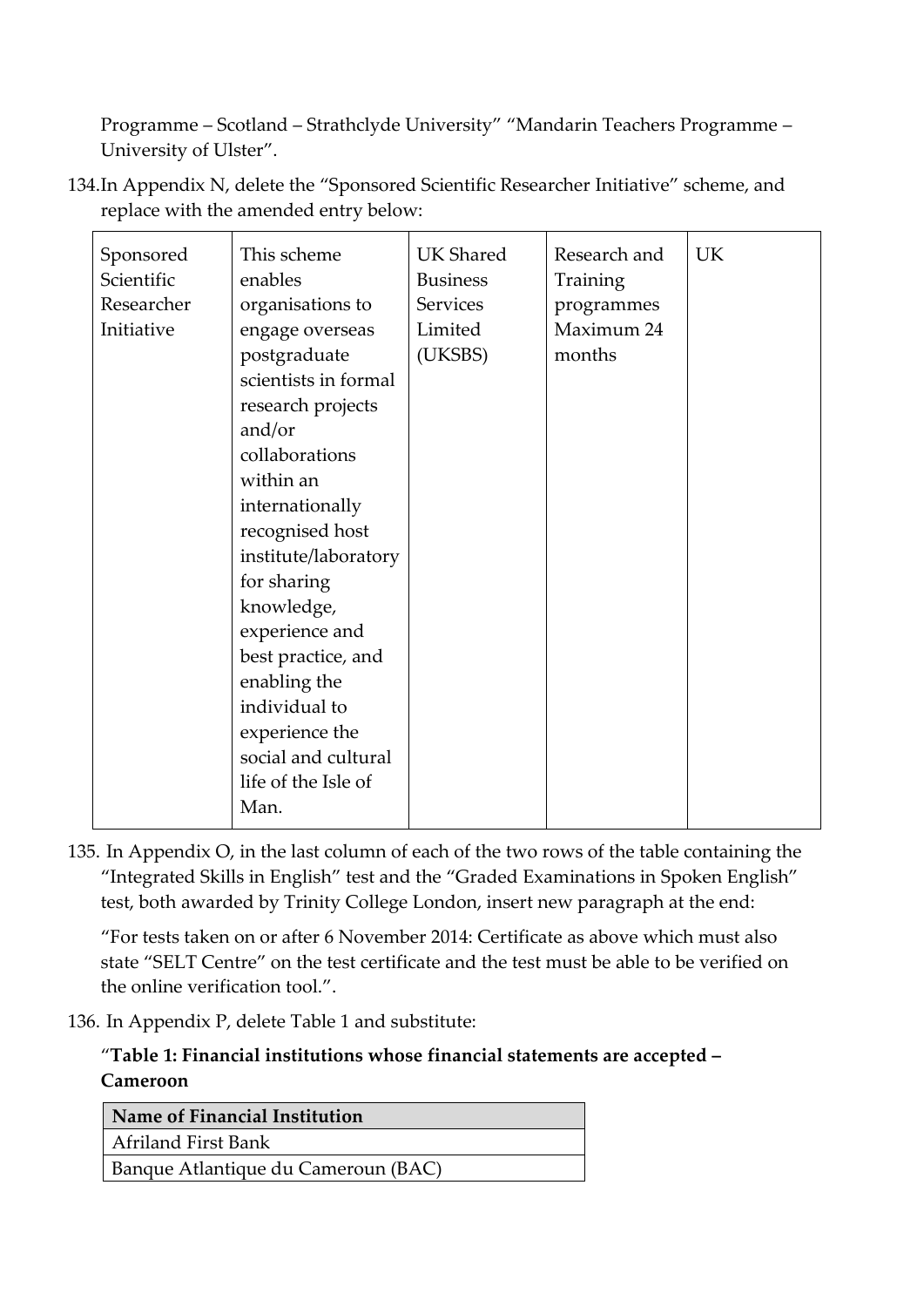| <b>BGFI Bank Cameroun</b>                            |
|------------------------------------------------------|
| <b>BICEC</b>                                         |
| <b>CITIBANK NA Cameroon</b>                          |
| Commercial Bank of Cameroon                          |
| Credit Agricole – Societe Commerciale de Banque (CA- |
| SCB)                                                 |
| Ecobank Cameroun (EBC)                               |
| National Financial Credit Bank                       |
| <b>SGBC</b>                                          |
| Standard Chartered Bank Cameroun (SCBC)              |
| Union Bank of Cameroon Ltd (UBC)                     |
| United Bank For Africa Cameroun Plc (UBAC)           |

137. In Appendix P, delete Table 4 and substitute

# "**Table 4: Financial institutions whose financial statements are accepted – Ghana**

| <b>Name of Financial Institution</b>     |
|------------------------------------------|
| Access Bank (Ghana) Ltd                  |
| Agricultural Development Bank Ltd        |
| <b>ARB Apex Bank</b>                     |
| Bank of Africa (Gh) Ltd                  |
| Bank of Baroda (Ghana) Ltd               |
| Barclays Bank of Ghana Ltd               |
| <b>BSIC Ghana Ltd</b>                    |
| <b>CAL Bank Ltd</b>                      |
| Citibank NA Ghana                        |
| Ecobank Ghana Ltd                        |
| Energy Bank (Ghana) Ltd                  |
| Fidelity Bank Ghana Ltd                  |
| First Atlantic Bank Ltd                  |
| First Capital Plus Bank Limited          |
| <b>Ghana Commercial Bank Limited</b>     |
| Ghana International Bank Plc             |
| Guaranty Trust Bank (Ghana) Ltd          |
| <b>HFC Bank Ltd</b>                      |
| <b>International Commercial Bank Ltd</b> |
| Merchant Bank (Ghana) Ltd                |
| National Investment Bank Ltd             |
| <b>Prudential Bank Ltd</b>               |
| The Royal Bank Ltd                       |
| <b>SG-SSB Ltd</b>                        |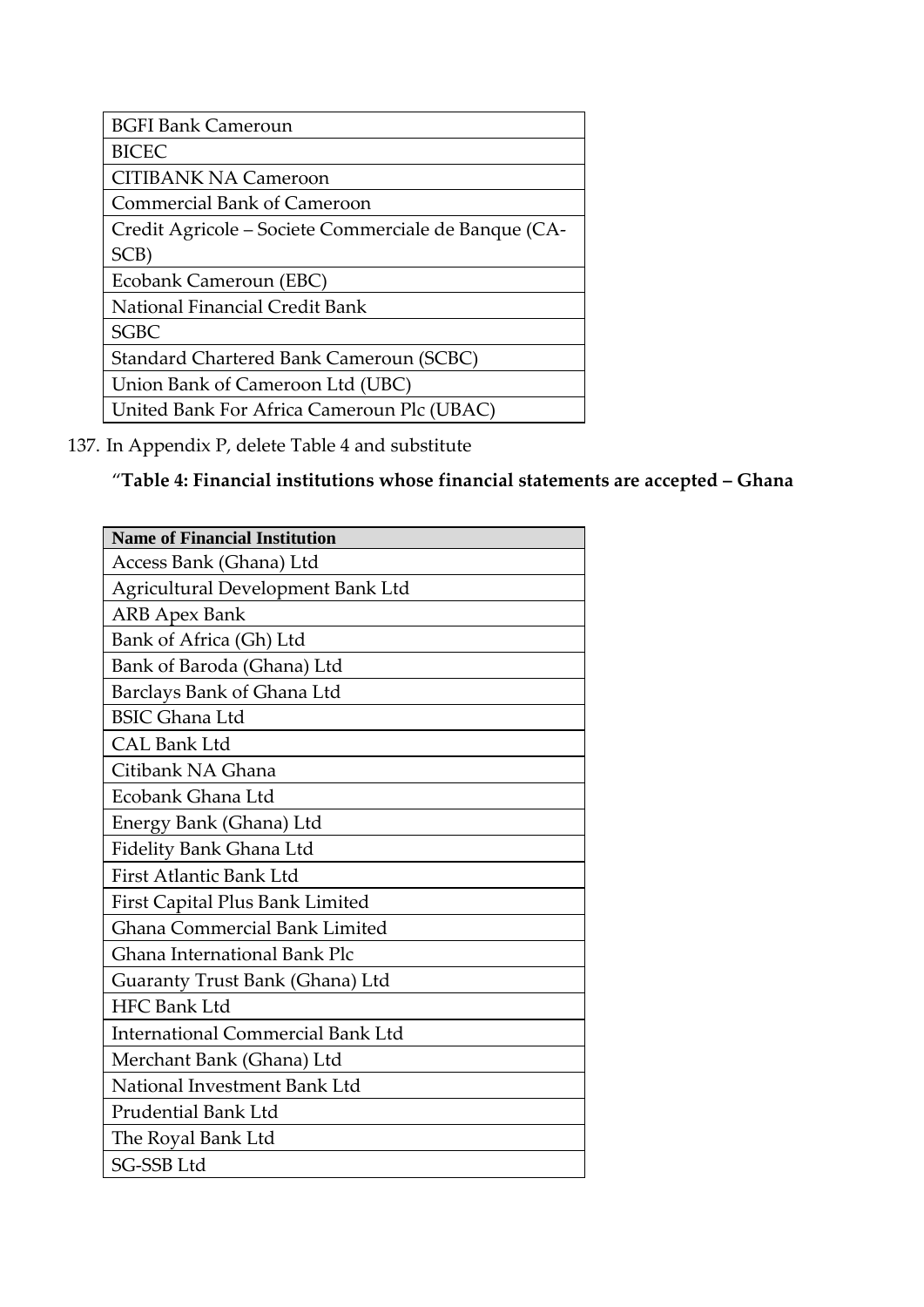| Stanbic Bank Ghana Ltd                |
|---------------------------------------|
| Standard Chartered Bank Ghana Limited |
| uniBank Ghana Ltd                     |
| United Bank for Africa (Ghana) Ltd    |
| UT Bank Ltd                           |
| Zenith Bank (Ghana) Ltd               |

- 138.In Appendix P, in Table 11, delete the entry "International Finance Investment and Commerce Bank Limited".
- 139.In Appendix P, in Table 11, delete the entry "Standard Bank Limited".
- 140.In Appendix P, in Table 12, after the entry "Eastern Bank Limited", insert new entry "International Finance Investment and Commerce Bank Limited".
- 141.In Appendix P, in Table 12, after the entry "Pubali Bank Limited", insert new entry "Standard Bank Limited".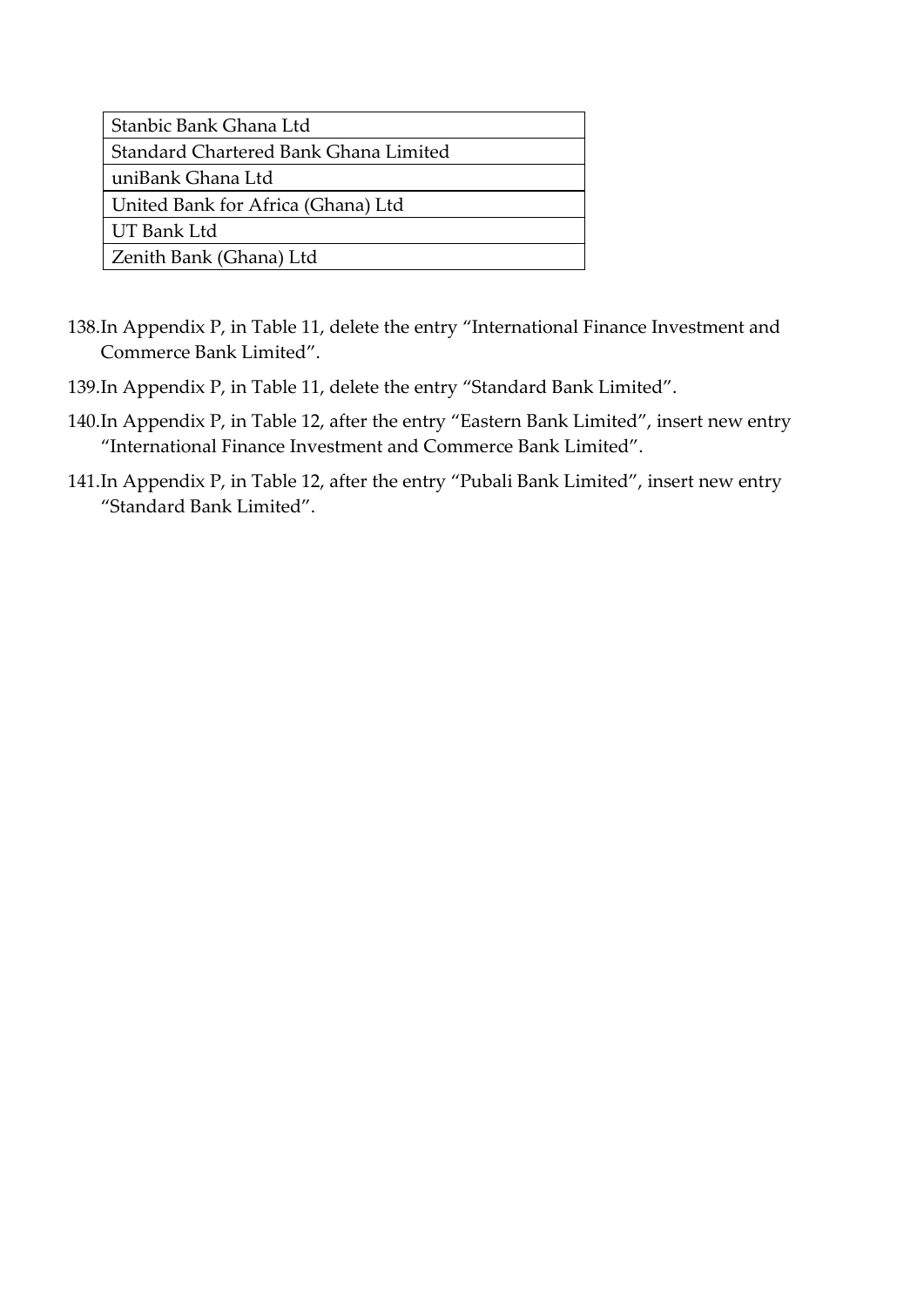## **Explanatory Note**

## **1. Purpose of the Instrument**

#### **2. Policy Background**

# *What is being done and why Changes relating to Tier 1 General*

- **2.1** The Tier 1 (General) category, in which applicants scored points for their qualifications, previous earnings, age and Isle of Man experience, was closed to new applicants in April 2011 but remains open for extension applications until April 2015 and indefinite leave to remain applications until April 2018.
- **2.2** A change is being made to this category to adjust the grant periods for Tier 1 (General) extensions to either 3 years (as at present) or the balance the applicant needs to take their time in the category to 5 years, whichever is longer. This allows for applicants to accrue 5 years in the category before the closing date, even if their original grant was delayed due to a refusal and appeal. The Immigration Office will assess what provisions are needed for indefinite leave to remain applications once all extension applications have been processed after April 2015, and will consider making adjustments in a future Statement of Changes.

#### *Changes relating to Tier 1 Entrepreneur*

- **2.3** The Tier 1 (Entrepreneur) category caters for applicants coming to the Isle of Man to set up, take over, or otherwise be involved in the running of a business in the Isle of Man. This category has the potential to benefit the Isle of Man economy but has been heavily abused in recent years. The following changes are being made to this category.
- **2.4** For applications made in the Isle of Man, a new requirement is being added that the funds to be invested in the business must also be in the Isle of Man, to assist in verifying that the funds are genuine.
- **2.5** A change is being made to require applicants for indefinite leave to remain to show they have invested their funds, if they have not been required to do so in a previous application. This change will apply to applicants for accelerated indefinite leave to remain, who have not made an extension application before applying for indefinite leave.
- **2.6** A number of technical clarifications are being made to evidential requirements relating to funding held in joint accounts, multiple bank accounts, or another business.
- **2.7** Clarifications are also being made to the evidential requirements where an applicant has already established a business, to the job creation requirements for indefinite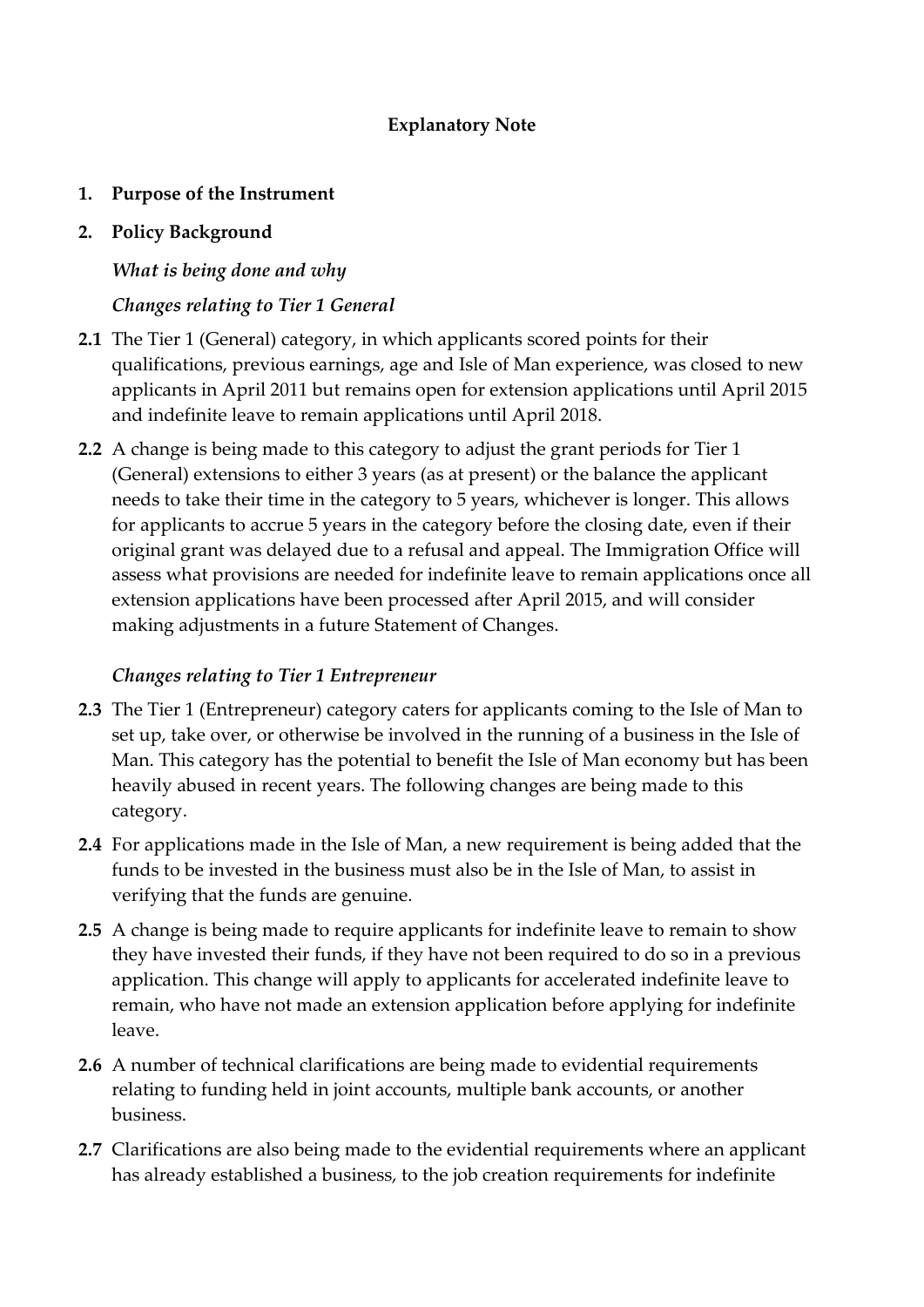leave to remain, and to the definitions of "Venture Capital firms", "new businesses" and "property development or property management". These clarifications are being made due to various enquiries on these subjects.

## *Changes relating to Tier 1 Investor*

- **2.8** The Tier 1 (Investor) category caters for high net worth individuals making a substantial financial investment to the Isle of Man. This category was recently reviewed by the Migration Advisory Committee in the UK and their report was published on 28 February 2014. The following changes are being made to this category, partially in response to that report: It is proposed that the Isle of Man Immigration Rules be changed in line as enquiries have already been received from individuals trying to circumvent the changes in the UK by applying to the Isle of Man and the integrity of the Common Travel Area is at risk if the Isle of Man Rules differ greatly from those of the UK.
- **2.9** A change is being made to require the full investment sum to be invested in prescribed forms of investments (share or loan capital in active and trading Isle of Man companies), rather than 75% of the sum as at present).
- **2.10**The current requirement that the migrant's investment must be "topped up" if its market value falls is being removed; instead Tier 1 (Investor) Migrants will only need to purchase new qualifying investments if they sell part of their portfolios and need to replace them in order to maintain the investment threshold.
- **2.11**The existing provision under which the required investment sum can be sourced as a loan is being removed.
- **2.12**Transitional arrangements are being applied, so that Tier 1 (Investor) Migrants who have already entered the route before these changes are introduced will not be subject to these changes when they apply for extensions or for indefinite leave to remain.
- **2.13**Entry Clearance Officers and & Isle of Man Immigration caseworkers are being empowered to refuse a Tier 1 (Investor) application if they have reasonable grounds to believe that:

the applicant is not in control of the investment funds;

the funds were obtained unlawfully (or by means which would be unlawful if they happened in the Isle of Man); or

the character, conduct or associations of a party providing the funds mean that approving the application is not conducive to the public good.

## *Changes relating to Tier 2 of the Points-Based System*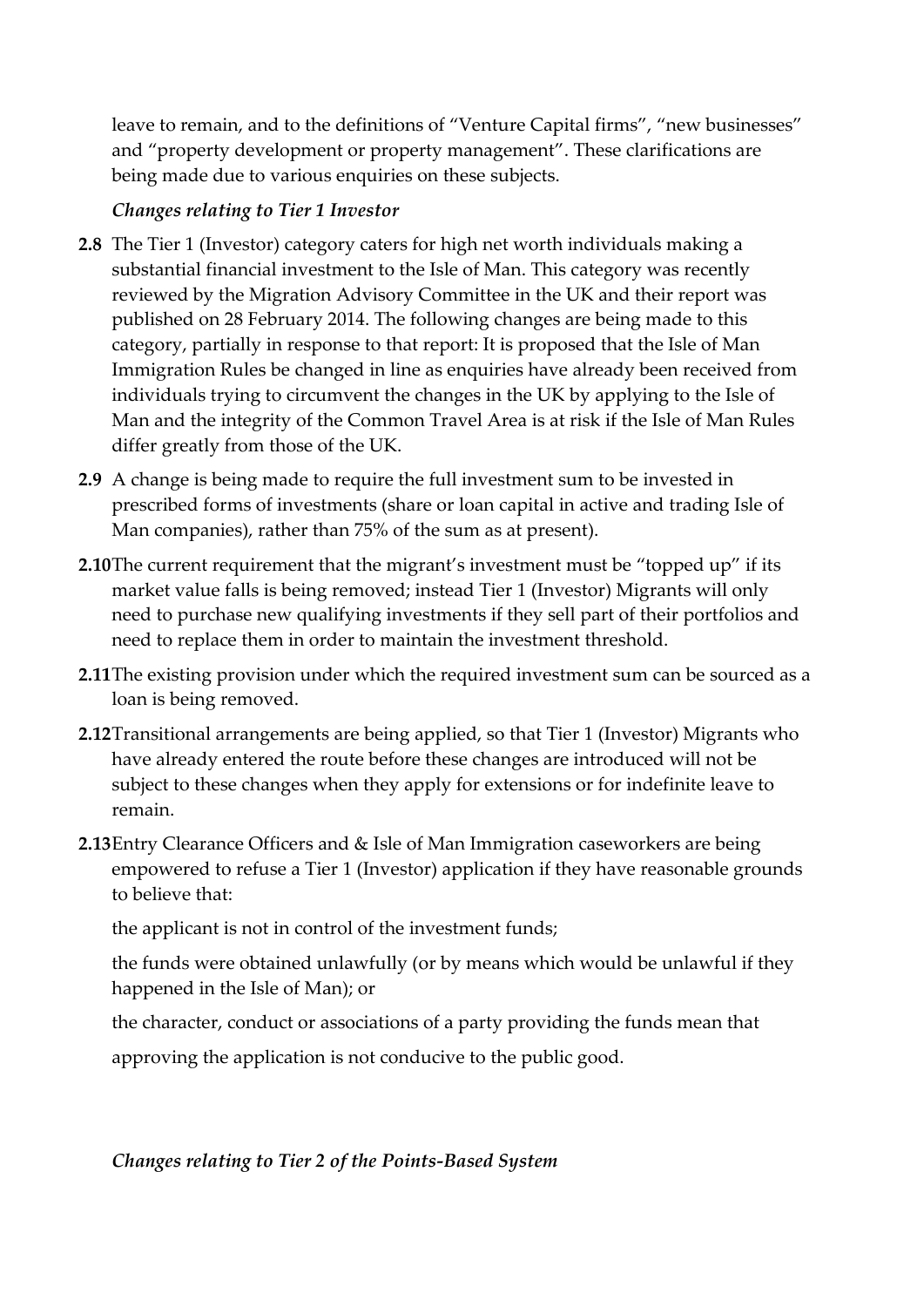- **2.14**Tier 2 of the Points-Based System caters for migrant workers with an offer of a skilled job from a licensed employer. There are four overall categories: Intra-Company Transfer (ICT), General, Minister of Religion, and Sportsperson. The following changes are being made to Tier 2:
- **2.15**An assessment of whether a genuine vacancy exists is being added to Tier 2 (Intra-Company Transfer) and Tier 2 (General). This change empowers Entry Clearance Officers and caseworkers to refuse applications where there are reasonable grounds to believe that the job described by the sponsor does not genuinely exist, has been exaggerated to meet the Tier 2 skills threshold, or (in respect of Tier 2 (General)) has been tailored to exclude resident workers from being recruited, or where there are reasonable grounds to believe that the applicant is not qualified to do the job.
- **2.16**An existing requirement in the published guidance for Sponsors is that Tier 2 Migrants cannot be sponsored to fill a position, undertake an ongoing routine role or to provide an ongoing routine service for a third party who is not the sponsor. This requirement is being replicated in the Immigration Rules for transparency and completeness.
- **2.17**Provisions relating to overseas nurses and midwives are being amended, to reflect changes in practice by the Nursing and Midwifery Council (NMC).
- **2.18**A change is being made to the Tier 2 (General) provisions for extension applications where the applicant is continuing to work in the same occupation for the same sponsor. Such applicants are exempt from the Resident Labour Market Test. Currently the exemption only applies if the applicant still has current leave as a Tier 2 (General) Migrant when they make their extension application. The change will enable them to benefit from the extension if their previous leave as a Tier 2 (General) Migrant expired no more than 28 days before they make their extension application.
- **2.19**A temporary provision, dating back to 2009, waiving the £20,500 minimum salary threshold where companies are reducing their employees' hours in order to avoid redundancies, is being removed. This was introduced in response to the economic situation at the time and was only ever intended to be a short term measure.
- **2.20**It is not possible for applicants to switch from the Tier 2 (Intra-Company Transfer) category to other Tier 2 categories within the Isle of Man, unless they entered under the Tier 2 (Intra-Company Transfer) rules in place before 6 April 2011. A drafting error meant that the time spent in Tier 2 (Intra-Company Transfer) counted towards the maximum period of 6 years that applicants may spend in other Tier 2 categories. This is being corrected.
- **2.21**An amendment is being made to the conditions of leave for Tier 2 (Sportsperson) migrants, enabling them to take additional employment as a sports broadcaster, in line with the conditions for sportspeople in the Creative and Sporting sub-category of the Tier 5 (Temporary Worker) category.

*Changes to the Tier 5 Youth Mobility Scheme*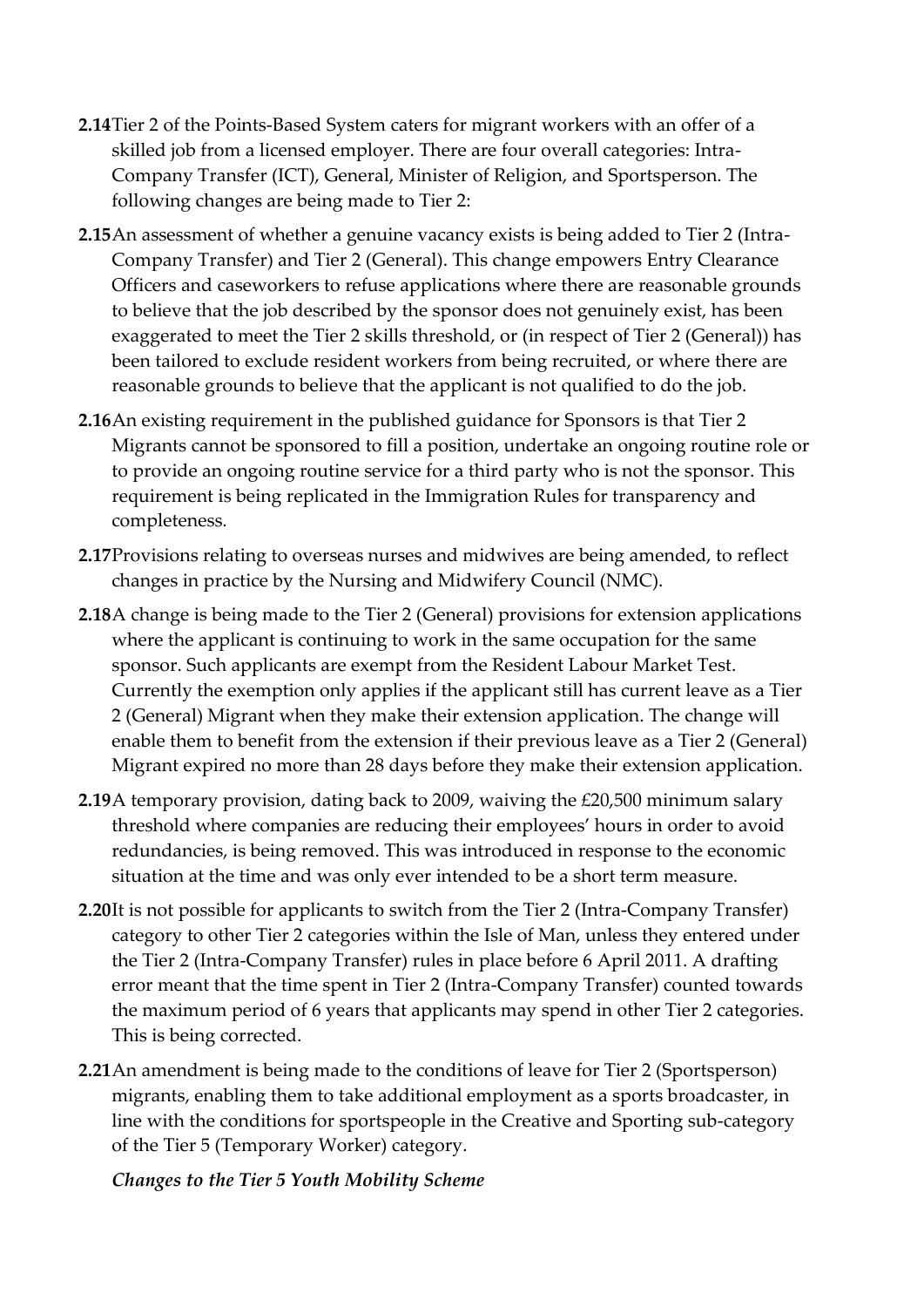- **2.22** Tier 5 of the Points-Based System caters for youth mobility and temporary workers coming for primarily non-economic purposes, and consists of two categories: Tier 5 (Youth Mobility Scheme) and Tier 5 (Temporary Workers). The Temporary Workers category consists of five sub-categories: Creative and Sporting, Charity Workers, Religious Workers, Government Authorised Exchange, and International Agreement. Applicants must have a Tier 5 Sponsor, which is usually their Isle of Man employer. The Government Authorised Exchange category enables people to come to the Isle of Man to share knowledge, skills and gain work experience through individual schemes which are administered by an overarching sponsor.
- **2.23**On the Youth Mobility Scheme, the annual allocations for participating countries on the scheme are being set for 2015. There is an increase in the allocations for New Zealand (16%) since it attracted a higher number of British youths under its reciprocal scheme in 2013, than in the previous year. There are also some other minor amendments being made to the category

# *In respect of the minimum income threshold requirement under Appendix FM and Appendix FM-SE:*

**2.24**There have been minor changes made to Appendix FM of the Rules in relation to the specified evidence requirement

*In respect of partners and parents who need to meet an English language requirement for limited leave to enter or remain in the Isle of Man under Appendix FM, or partners needing to meet such a requirement in Part 8.*

- **2.25**The provision that an applicant is not required to provide evidence of A1 level English if they have done so as part of a successful previous application as a partner or parent will not apply where a test certificate or result awarded to the applicant has been withdrawn by a provider such that it can no longer be relied upon. In those circumstances the applicant must provide a fresh test certificate or result from an approved provider which shows that they meet the requirement, if they are not exempt from it. Providing that where an applicant granted further leave to remain has extant leave at the date of decision, this may be added to the normal length of leave granted, up to a maximum of 28 days.
- **2.26**Clarifying the indefinite leave to remain requirements for partners to make clear that applicants have to meet the eligibility requirements which apply to the 5¬year route to settlement or the 10-year route, not both.

# *In respect of partners and parents who need to meet an English language requirement for limited leave to enter or remain in the Isle of Man under Appendix FM, or partners needing to meet such a requirement in Part 8*

**2.27**There are changes to the provision that an applicant is not required to provide evidence of A1 level English if they have done so as part of a successful previous application as a partner or parent. This will not apply where a test certificate or result awarded to the applicant has been withdrawn by a provider such that it can